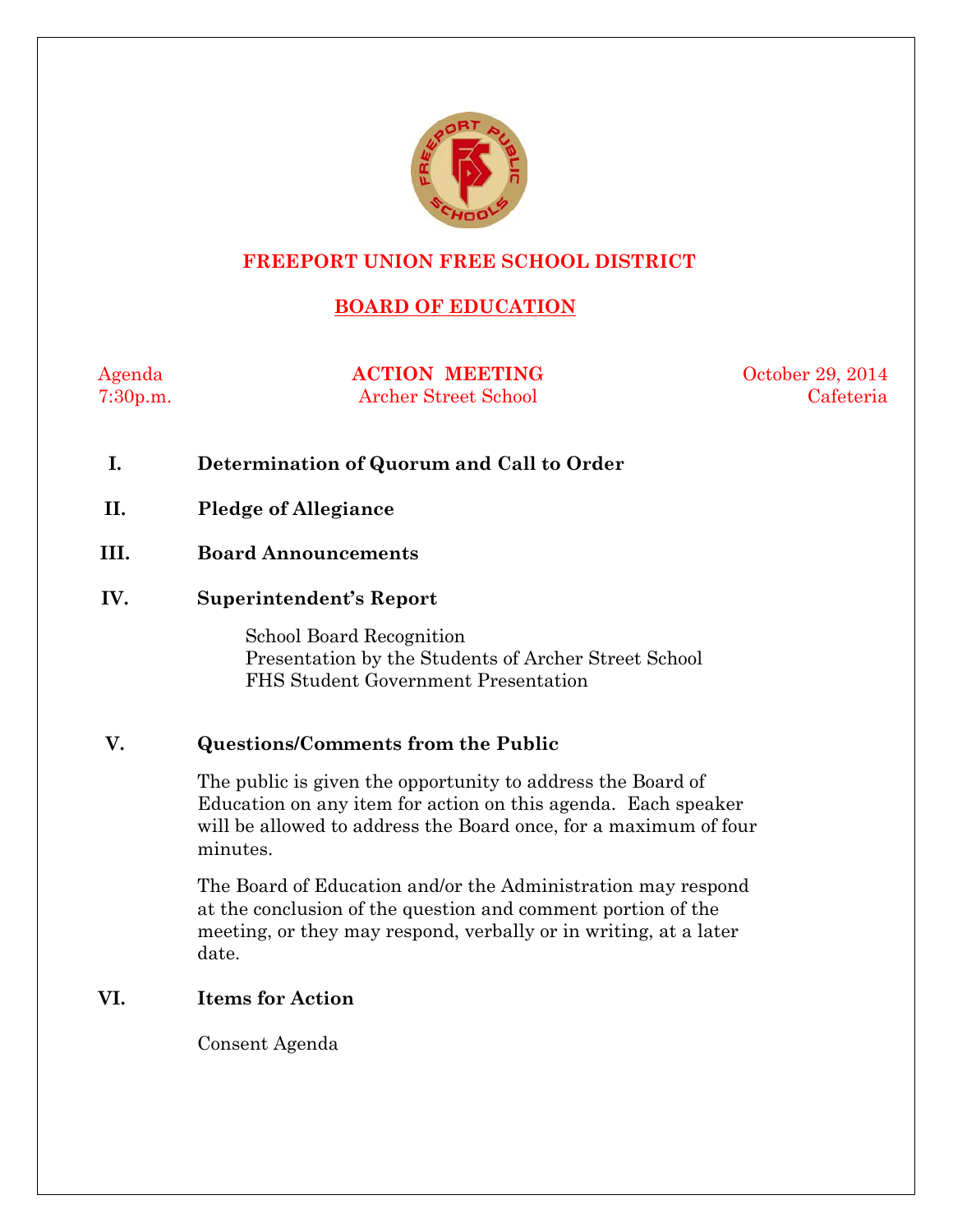## **Consent Agenda Items:**

**BE IT RESOLVED that the Board of Education of the Freeport Union Free School District hereby approves the following items; A; B 1, 2, 3, 4, 5, 6, 7, 8, 9; C 1.**

#### **Consent Approve**

|       | A.             | Acceptance of the Minutes of the Board of Education                                              | TAB <sub>1</sub> |
|-------|----------------|--------------------------------------------------------------------------------------------------|------------------|
|       | <b>B.</b>      | <b>Personnel Actions</b>                                                                         |                  |
|       |                | 1. Leave of Absence                                                                              | TAB <sub>2</sub> |
|       |                | 2. Change of Status                                                                              | TAB <sub>3</sub> |
|       |                | 3. Resignation                                                                                   | TAB <sub>4</sub> |
|       |                | 4. Appointment of Instructional Staff – Probationary                                             | TAB <sub>5</sub> |
|       |                | 5. Appointment of Instructional Staff – Temporary                                                | TAB <sub>6</sub> |
|       |                | 6. Appointment of Non-Instructional Staff                                                        | TAB <sub>7</sub> |
|       |                | 7. Appointment of Supervisory Staff                                                              | TAB <sub>8</sub> |
|       |                | 8. Approval of Additional Winter Coaching Staff                                                  | TAB <sub>9</sub> |
|       |                | 9. Approval of Intramural Coaching Staff                                                         | <b>TAB 10</b>    |
|       | $\mathbf{C}$ . | <b>Education</b>                                                                                 |                  |
|       |                | 1. Acceptance of the Minutes from the Committees on<br>Special Education and Preschool Education | <b>TAB 11</b>    |
| VII.  |                | <b>Other Items for Action</b>                                                                    |                  |
|       | $\mathbf{A}$ . | Personnel                                                                                        |                  |
|       |                | 1. Retirement of Staff                                                                           | <b>TAB 12</b>    |
|       |                |                                                                                                  |                  |
|       | <b>B.</b>      | <b>Education</b>                                                                                 |                  |
|       |                | 1. Approval of Consultants                                                                       | <b>TAB 13</b>    |
|       | $\mathbf{C}$ . | Finance                                                                                          |                  |
|       |                | 1. Approval of a BOCES/Xerox Agreement                                                           | <b>TAB 14</b>    |
|       |                | 2. Budget Transfer                                                                               | <b>TAB 15</b>    |
|       |                |                                                                                                  |                  |
| VIII. | A.             | <b>Other Reports to the Board</b>                                                                |                  |
|       |                | 1. Treasury Report                                                                               | <b>TAB 16</b>    |
|       |                | 2. High School Funds Report                                                                      |                  |
|       |                | 3. Budget Transfer Report                                                                        |                  |
|       |                |                                                                                                  |                  |
|       |                |                                                                                                  |                  |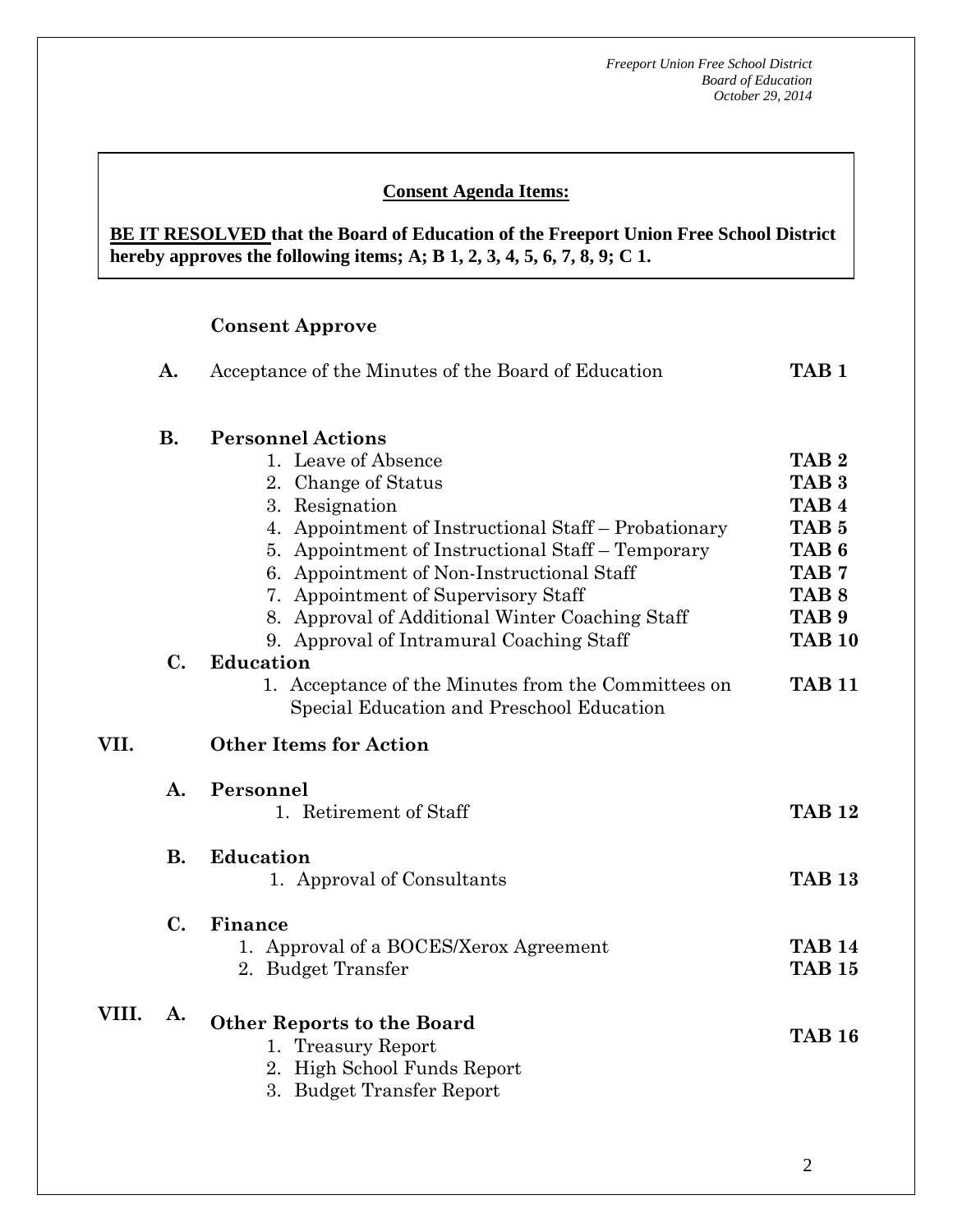#### **IX. Questions/Comments from the Public on Other Topics**

At this time, the public is given the opportunity to address the Board of Education on any topic. Each speaker will be allowed to address the Board once, for a maximum of **four** minutes.

The Board of Education and/or the Administration may respond at the conclusion of the question and comment portion of the meeting, or they may respond, in writing, at a later date.

- **X. Board Comments**
- **XI. Superintendent Comments**
- **XII. Adjournment**

#### **Next Meeting**

#### **XIII.**

The next proposed meeting of the Board of Education will be held on November 5, 2014 at Caroline G. Atkinson School. All meetings begin at 7:30 p.m. unless otherwise noted.

Register to vote: Monday through Friday between 8:30 a.m. and 3:30 p.m. at the Administration Building, 235 N. Ocean Avenue.

**Visit our website at [www.freeportschools.org](http://www.freeportschools.org/)**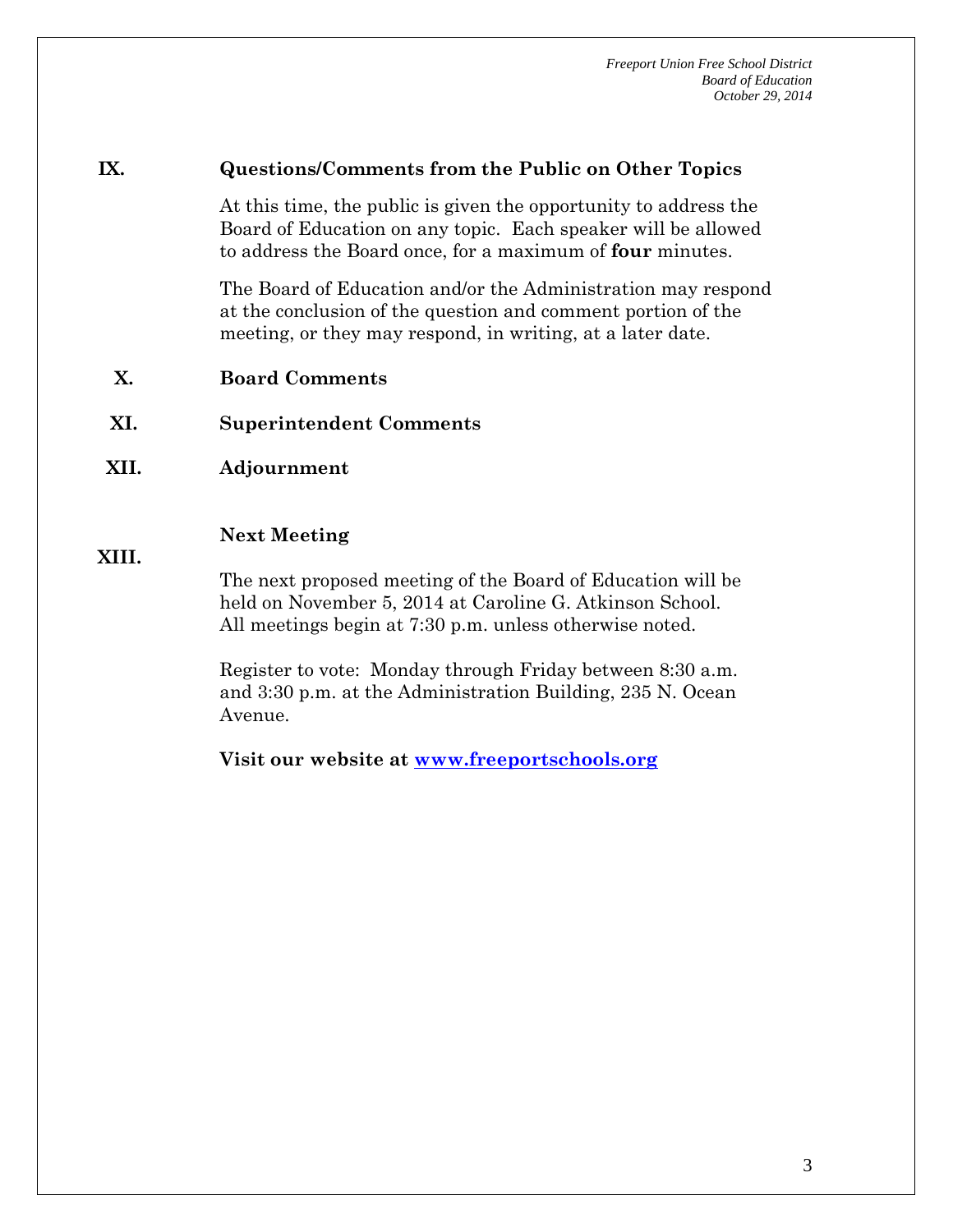# **Consent Agenda Items:**

**BE IT RESOLVED,** that the Board of Education of the Freeport Union Free School District hereby approves the following items; A; B 1, 2, 3, 4, 5, 6, 7, 8, 9; C 1.

#### **BACK UP MATERIAL FOR CONSENT AGENDA ACTION ITEMS IN TABS 1 - 11**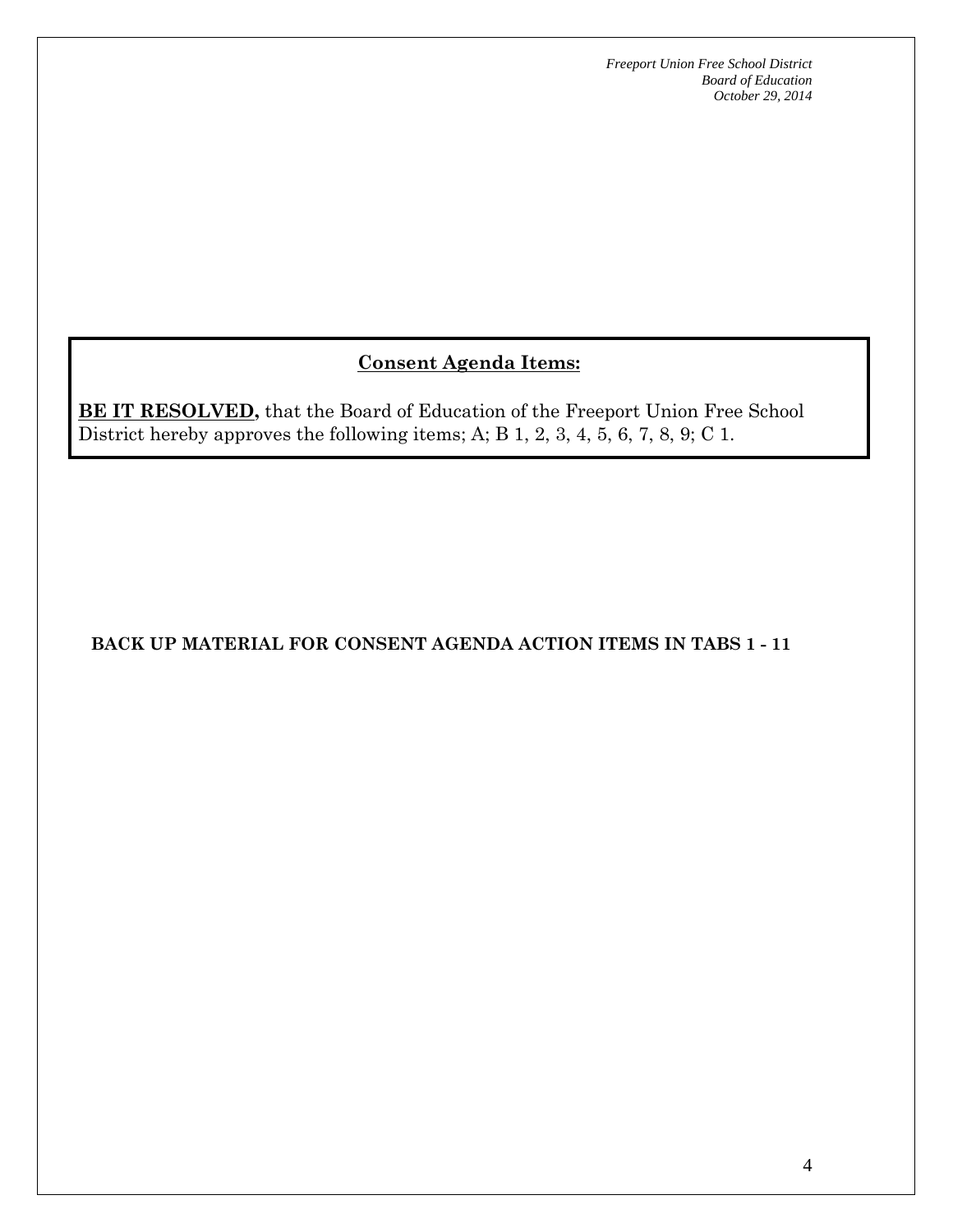**Acceptance of the Minutes**

**BE IT RESOLVED** that the Board of Education of the Freeport Union Free School District hereby accepts the minutes of the following meetings as written:

September 30, 2014; October 15, 2014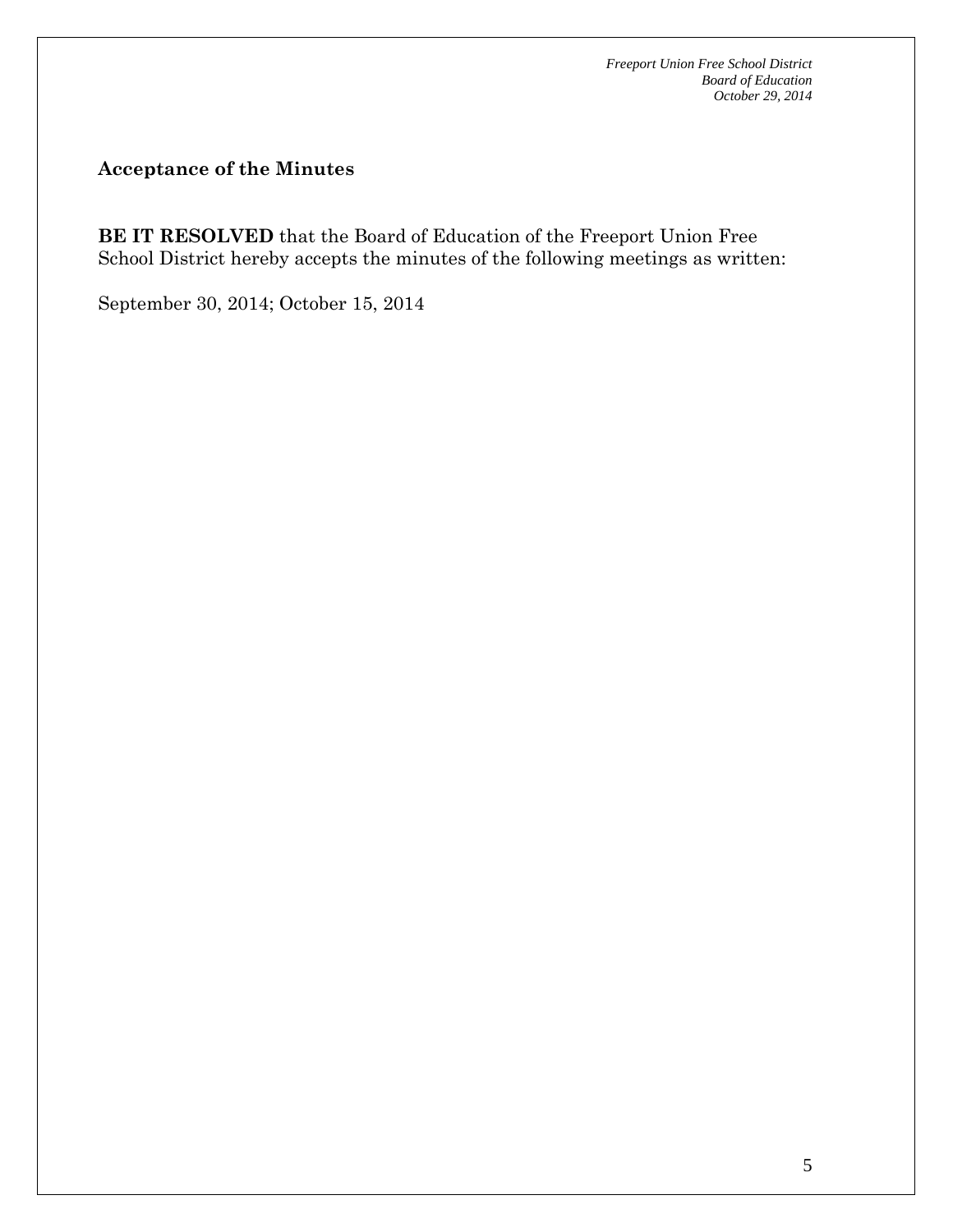## **Personnel**

#### **Leave of Absence**

**BE IT RESOLVED**, that the Board of Education of the Freeport Union Free School District hereby grants a request for leave of absence as listed below:

- 1. **Christina Schwarz,** Elementary Teacher, effective September 30, 2014 through February 1, 2015, for health and child care.
- 2. **Linda Gooden,** Security Aide, effective**,** October 7, 2014, through January 31, 2015, for health reasons.
- 3. **Sila Giorgio,** Special Education Teacher, effective November 3, 2014 through November 30, 2014, for health reasons.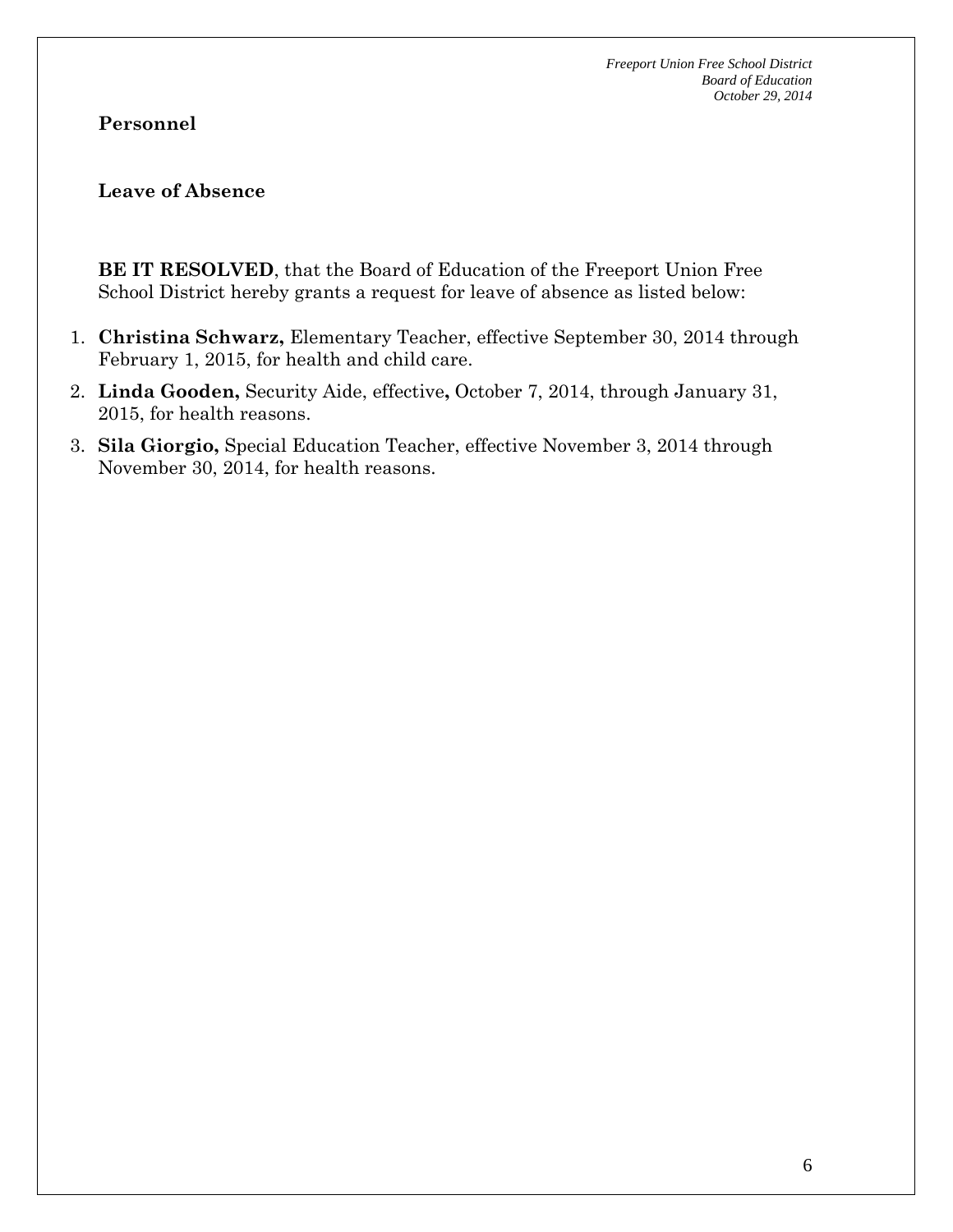## **Personnel**

## **Change of Status**

**BE IT RESOLVED,** that the Board of Education of the Freeport Union Free School District hereby approves the following change of status as listed below:

- **1. Wendy Garcia**, 10 month Clerk-Typist, effective October 1, 2014, change of status to 12 month Clerk-Typist(replacing D. Riso, resigned), annual salary \$37,166. Assignment: Bayview.
- **2. Stephanie Lett,** part-time Teaching Assistant effective October 22, 2014, change of status to full-time Teaching Assistant with anticipated tenure on October 22, 2017, annual salary \$19,713. Assignment: Archer.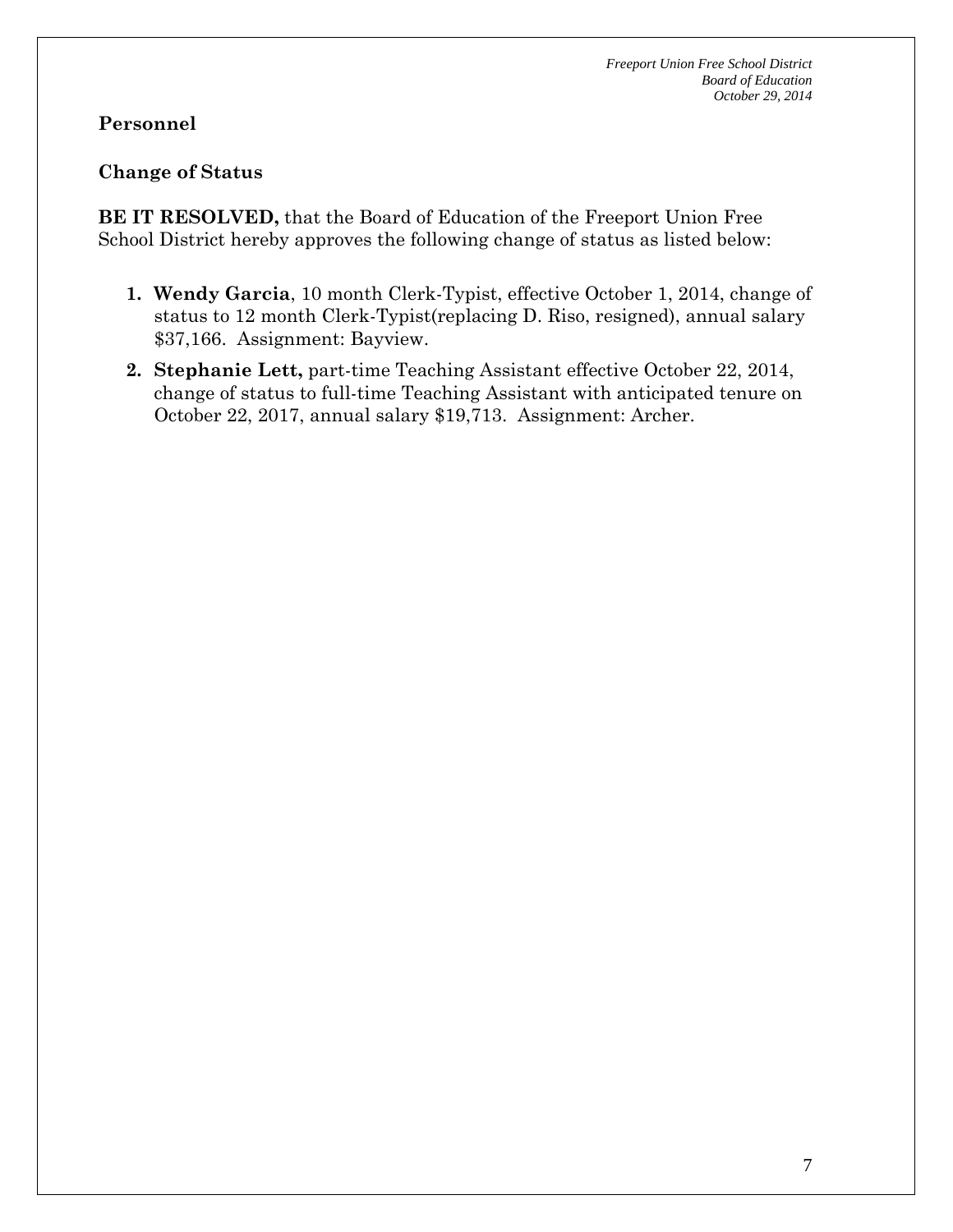## **Resignation of Staff**

**BE IT RESOLVED**, that the Board of Education of the Freeport Union Free School District hereby accepts the letter(s) of resignation from the following staff member(s) as listed below:

- **1. Erika Ehrlich**, full-time Teaching Assistant, effective September 19, 2014, for personal reasons.
- 2. **Jessica Zamora,** Elementary Teacher, effective October 17, 2014, for personal reasons.
- 3. **Michele Nicholas,** Teaching Assistant, effective October 17, 2014, to accept another position in the District.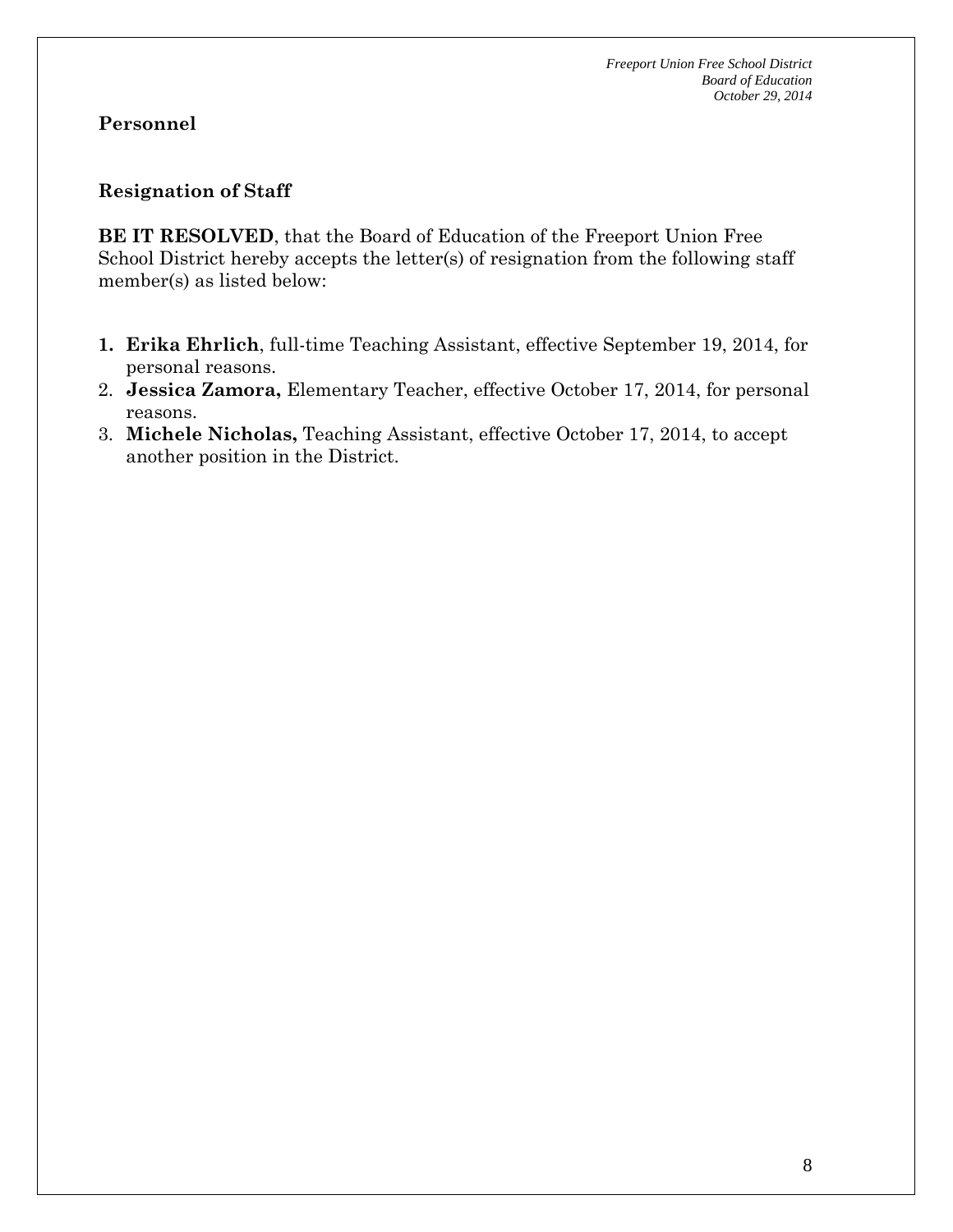## **Appointment of Instructional Staff – Probationary**

**BE IT RESOLVED**, that the Board of Education of the Freeport Union Free School District, upon the recommendation of the Superintendent, hereby appoints the individuals listed in the attached Appointment of Staff Report - Temporary, in accordance with the rules of the Board of Regents. These individuals shall possess appropriate certification allowing them to serve as teachers in the public schools of New York.

- **1. Steven Calixte,** full-time Teaching Assistant, (replacing R. Hindley, resigned) a probationary appointment effective September 30, 2014 with an anticipated tenure date of September 30, 2017. Compensation will be according to the FTAA Contract at \$19,713. Assignment: Bayview.
- **2. Jeanette Brown,** full-time Teaching Assistant, (new) a probationary appointment effective October 8, 2014 with an anticipated tenure date of October 8, 2017. Compensation will be according to the FTAA Contract at \$19,713. Assignment: Archer.
- **3. Malissa Myers,** full-time Teaching Assistant, (replacing E. Ehrlich, resigned) , a probationary appointment effective October 14, 2014 with an anticipated tenure date of October 14, 2017. Compensation will be according to the FTAA Contract at \$19,713. Assignment: Archer.
- **4. Deborah Dunatov,** full-time Teaching Assistant, (new), a probationary appointment effective October 27, 2014 with an anticipated tenure date of October 27, 2017. Compensation will be according to the FTAA Contract at \$16,713. Assignment: Dodd.
- **5. Tawanna Reese,** full-time Teaching Assistant, (new), a probationary appointment effective October 27, 2014 with an anticipated tenure date of October 27, 2017. Compensation will be according to the FTAA Contract at \$19,713. Assignment: Dodd.
- **6. Luz McCaw,** ESL Teacher, (L. Curley, retired) a probationary appointment effective October 20, 2014 with an anticipated tenure date of October 20, 2017. Compensation will be on step 2-2A of the U5D Schedule at \$66,471. Assignment: FHS.
- **7. Michele Nicholas,** Elementary Teacher, a probationary appointment effective October 20, 2014 with an anticipated tenure date of October 20, 2017. Compensation will be on step 1-2A of the U5D Schedule at \$63,776. Assignment: Bayview.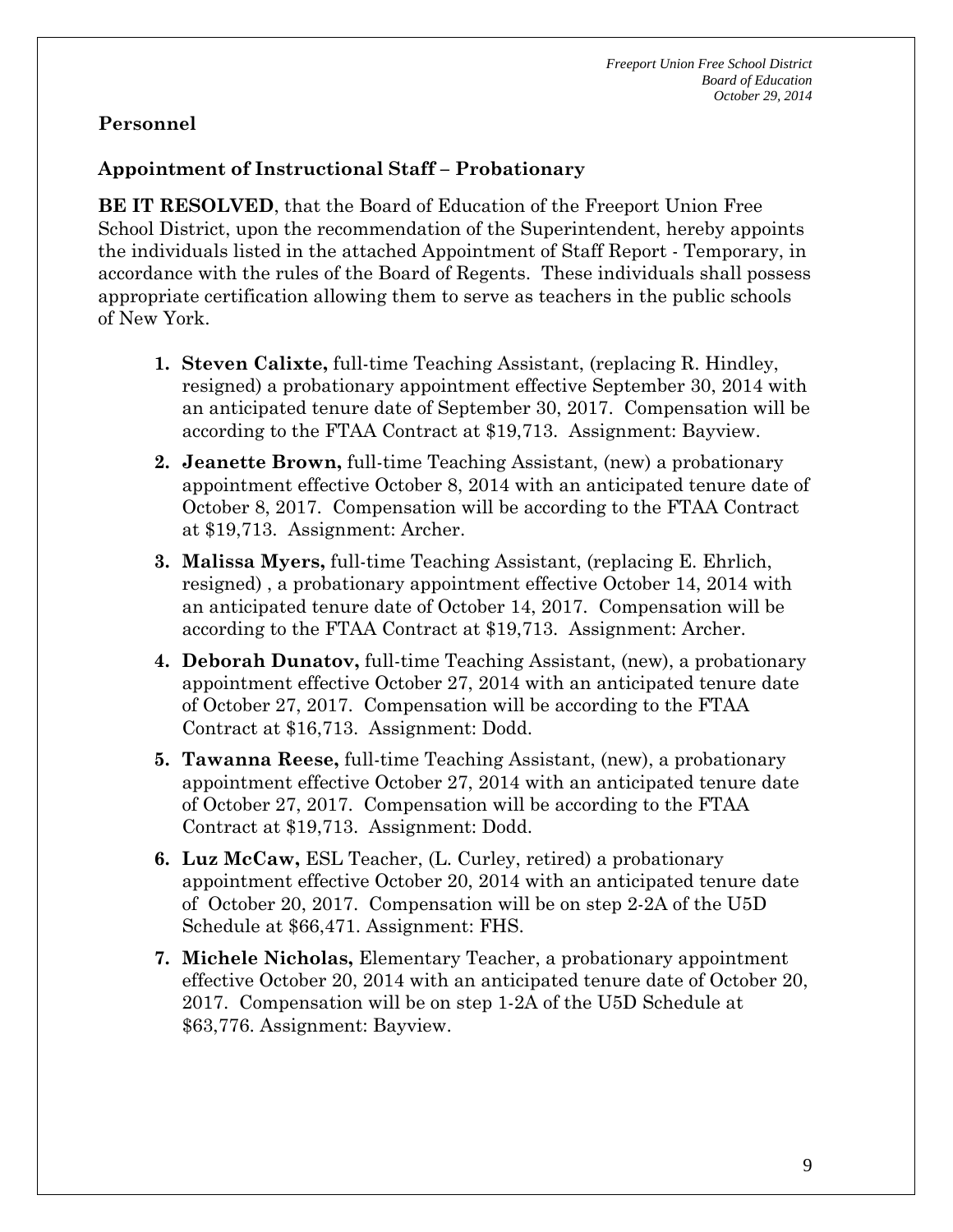## **Appointment of Instructional Staff - Temporary**

**BE IT RESOLVED**, that the Board of Education of the Freeport Union Free School District, upon the recommendation of the Superintendent, hereby appoints the individuals listed in the following Appointment of Staff Report - Temporary, in accordance with the rules of the Board of Regents. These individuals shall possess appropriate certification allowing them to serve as teachers in the public schools of New York.

- 1. **Kate Catechis,** ESL Teacher, a temporary appointment effective October 20, 2014 through August 31, 2015. Compensation will be on step 1-2A of the U5D Schedule at \$63,776. Assignment: FHS.
- 2. **Carmen Bernier Rodriguez,** Science Teacher (Bilingual), a temporary appointment effective October 27, 2014 through August 31, 2015. Compensation will be on step 1-2A of the U5D Schedule at \$63,776. Assignment: FHS.
- 3. **Kevin DeVivio,** Permanent Substitute, effective October 20, 2014 through June 26, 2014, compensation will be at the Substitute Pay Rate of \$125 per day. Assignment: FHS.
- 4. **Dylan Hirsch,** Permanent Substitute, effective October 20, 2014 through June 26, 2014, compensation will be at the Substitute Pay Rate of \$125 per day. Assignment: FHS.
- 5. **Stephanie Haug,** Permanent Substitute, effective October 20, 2014 through June 26, 2014, compensation will be at the Substitute Pay Rate of \$125 per day. Assignment: Atkinson.
- 6. **Stephan Smar,** Permanent Substitute, effective October 20, 2014 through June 26, 2014, compensation will be at the Substitute Pay Rate of \$125 per day. Assignment: FHS.
- 7. **Yaniris Suarez,** Permanent Substitute, effective October 20, 2014 through June 26, 2014, compensation will be at the Substitute Pay Rate of \$125 per day. Assignment: FHS.
- 8. **Sarah Olenchak,** Permanent Substitute, effective October 20, 2014 through June 26, 2014, compensation will be at the Substitute Pay Rate of \$125 per day. Assignment: Dodd.
- 9. **Osbandi Nunez,** Permanent Substitute, effective October 20, 2014 through June 26, 2014, compensation will be at the Substitute Pay Rate of \$125 per day. Assignment: Dodd.
- 10.**Courtney Babcock,** Permanent Substitute, effective October 20, 2014 through June 26, 2014, compensation will be at the Substitute Pay Rate of \$125 per day. Assignment: FHS.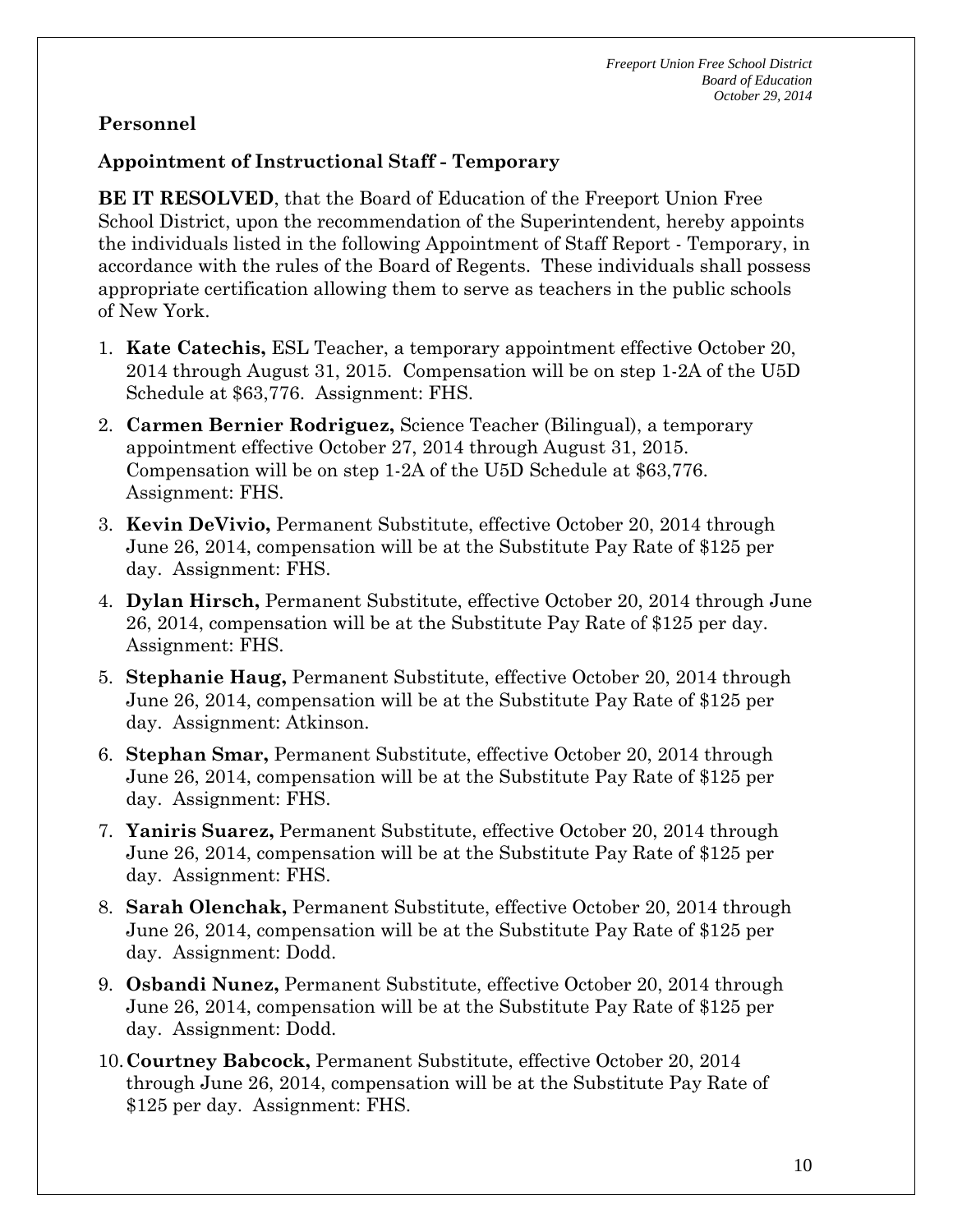#### **Appointment of Staff-Non-Instructional**

**BE IT RESOLVED**, that the Board of Education of the Freeport Union Free School District hereby appoints the individuals as listed, in accordance with Civil Service Rules and Regulations.

1. **Robert McAllister III**, Head Custodian I, (replacing P. Paladini, change), a probationary appointment effective October 1, 2014 for a period of 26 weeks upon Civil Service approval. Compensation for this position shall be according to the Custodial Salary Schedule at \$64,477.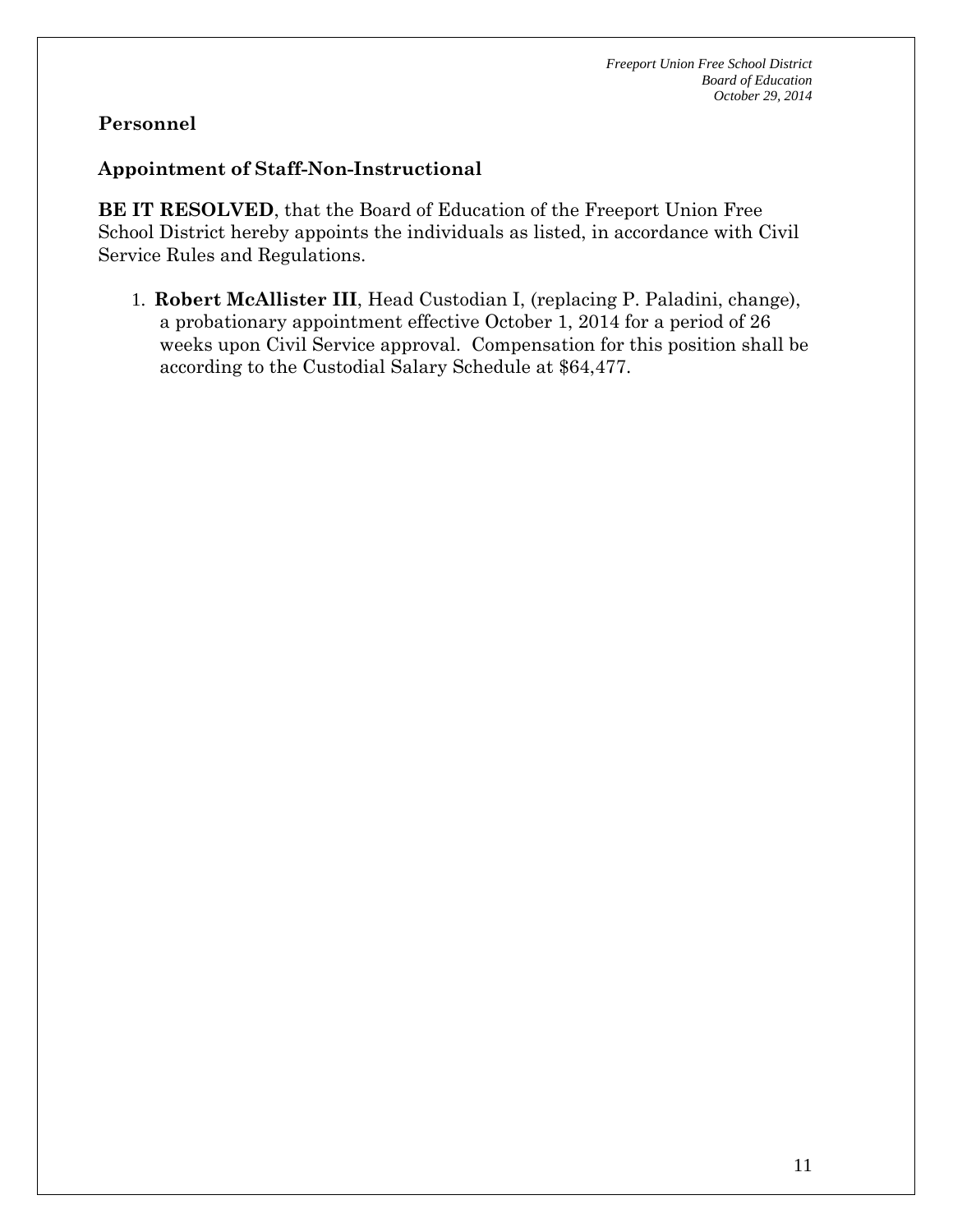#### **Appointment of Supervisory Staff**

**BE IT RESOLVED,** that the Board of Education of the Freeport Union Free School District, upon the recommendation of the Superintendent, hereby appoints the following individuals as Supervisors for 2014-2015 School Year:

| <b>ACADEMIES</b>             |         |                           |  |  |  |
|------------------------------|---------|---------------------------|--|--|--|
| <b>Archer Street School</b>  |         |                           |  |  |  |
| Subject                      |         |                           |  |  |  |
| Mary Ahearn                  | \$2,597 | <b>ELA/MATH</b>           |  |  |  |
| Debbie Bergen                | \$2,597 | <b>ELA/MATH</b>           |  |  |  |
| Elizabeth Biscotti           | \$1,298 | <b>ELA/MATH</b>           |  |  |  |
| Amy Bosma                    | \$2,597 | <b>ELA/MATH</b>           |  |  |  |
| Mary Caccioppoli             | \$2,597 | <b>ELA/MATH</b>           |  |  |  |
| Natalie Ficalora             | \$2,597 | <b>ELA/MATH</b>           |  |  |  |
| Yvonne Ladson                | \$2,597 | <b>ELA/MATH</b>           |  |  |  |
| Karen Lettsome               | \$3,895 | <b>ELA/MATH</b>           |  |  |  |
| Sylvia Moreira               | \$2,597 | <b>ELA/MATH</b>           |  |  |  |
| Nellie Petraglia             | \$2,597 | <b>ELA/MATH</b>           |  |  |  |
| Elizabeth Pidoubny           | \$2,597 | <b>ELA/MATH</b>           |  |  |  |
| Jaclyn Leahy                 | \$2,597 | <b>ELA/MATH</b>           |  |  |  |
| Noreen Puppo                 | \$3,895 | <b>ELA/MATH</b>           |  |  |  |
| Melissa Ranaldo              | \$2,597 | Facilitator               |  |  |  |
| Melissa Ruivo                | \$2,597 | <b>ELA/MATH</b>           |  |  |  |
| Donna Rusinek                | \$5,193 | <b>ELA/MATH</b>           |  |  |  |
| Lisa Scicchitano             | \$2,597 | <b>ELA/MATH</b>           |  |  |  |
| Jennifer Skelly              | \$1,298 | <b>ELA/MATH</b>           |  |  |  |
| Valerie Smith                | \$3,895 | <b>ELA/MATH</b>           |  |  |  |
| Saundra Wilson               | \$2,597 | <b>ELA/MATH</b>           |  |  |  |
| Diana Vasquez-Goldfedder     | \$750   | <b>Teaching Assistant</b> |  |  |  |
| Nichael D'Ambrosio           | \$750   | <b>Teaching Assistant</b> |  |  |  |
| Mary Ann Seitz               | \$2,597 | Nurse                     |  |  |  |
| Camille Trenkle              | \$3,548 | Secretary                 |  |  |  |
| Ralph Mangual                | \$1,000 | Security                  |  |  |  |
| <b>Bayview Avenue School</b> |         |                           |  |  |  |
| Lindsey Chmura               | \$2,597 | <b>ELA/MATH</b>           |  |  |  |
| Theodore DeVenuti            | \$2,597 | <b>ELA/MATH</b>           |  |  |  |
| Michael DiGiovanni           | \$2,597 | <b>ELA/MATH</b>           |  |  |  |
| Christopher Farrell          | \$2,597 | <b>ELA/MATH</b>           |  |  |  |
| Michael Huisman              | \$1,298 | Science Club              |  |  |  |

# **21ST CENTURY COMMUNITY LEARNING CENTERS AFTER SCHOOL**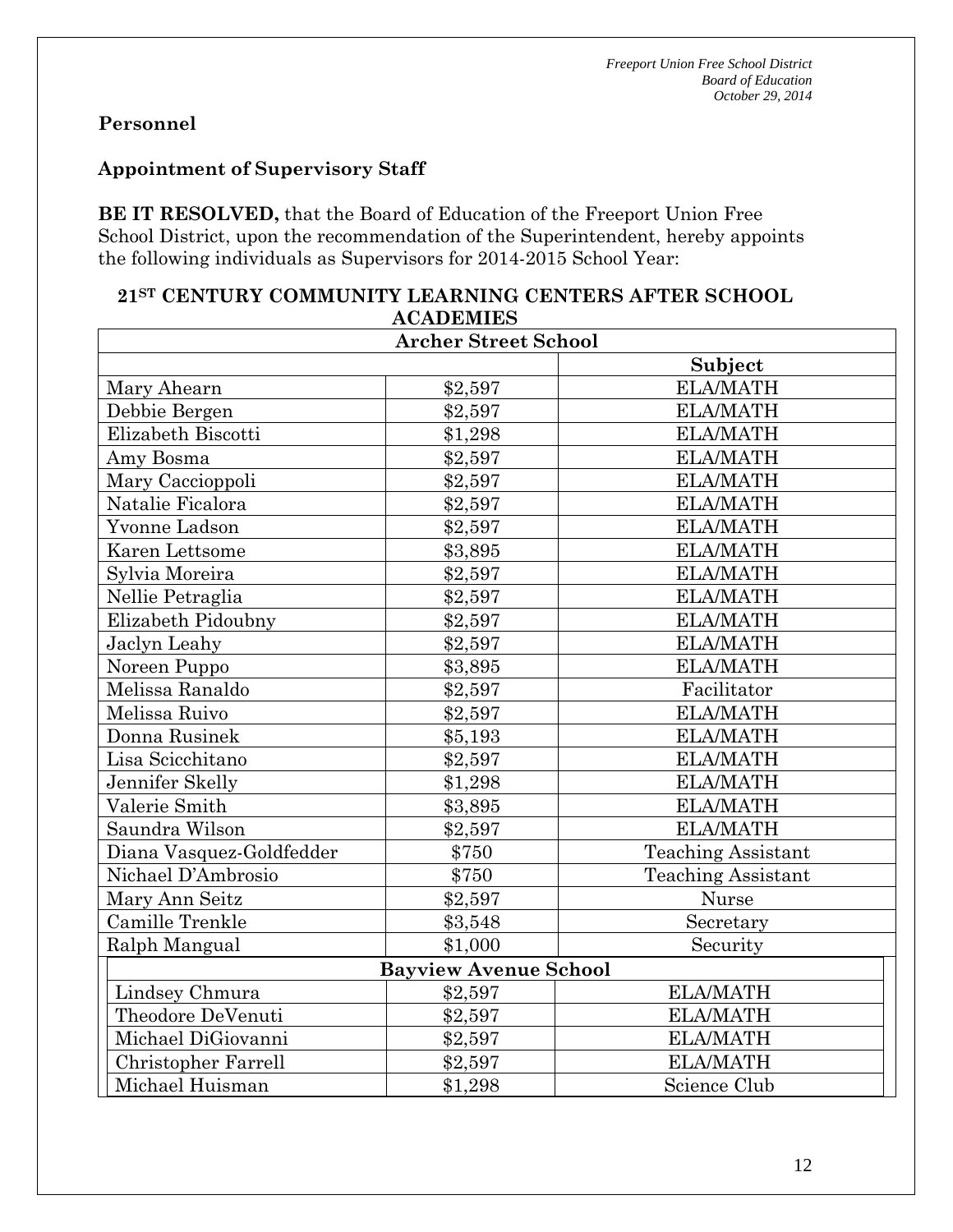| Nicole Kleigman       | \$2,597 | <b>ELA/MATH</b>           |
|-----------------------|---------|---------------------------|
| Geraldine LaPenne     | \$2,597 | <b>ELA/MATH</b>           |
| Leonard LaTouche      | \$1,298 | Fit for Life Program      |
| Ellen Larkin          | \$2,597 | <b>ELA/MATH</b>           |
| Celine Levine         | \$2,597 | <b>ELA/MATH</b>           |
| Laura Litwack         | \$2,597 | <b>ELA/MATH</b>           |
| Tanisha Mason         | \$2,597 | <b>ELA/MATH</b>           |
| Andrea Miller         | \$2,597 | <b>ELA/MATH</b>           |
| Michele Nicholas      | \$2,597 | <b>ELA/MATH</b>           |
| Filomena Pascarella   | \$2,597 | <b>ELA/MATH</b>           |
| Kerry Sambus          | \$2,597 | <b>ELA/MATH</b>           |
| Jenna Tucciarone      | \$2,597 | <b>ELA/MATH</b>           |
| Kara Urquhart-Green   | \$2,597 | <b>ELA/MATH</b>           |
| Michael Young         | \$1,298 | Digital Music Program     |
| <b>Steven Calixte</b> | \$583   | <b>Teaching Assistant</b> |
| Wendy Garcia          | \$1,659 | Secretary                 |
| Lisa Rabinowitz       | \$2,597 | Nurse                     |
| Brenda Floyd          | \$425   | Security                  |

| Leo F. Giblyn School         |         |                           |  |  |  |
|------------------------------|---------|---------------------------|--|--|--|
| Annabelle Afanador           | \$2,597 | <b>ELA/MATH</b>           |  |  |  |
| Stefanie Adames              | \$2,597 | <b>ELA/MATH</b>           |  |  |  |
| Daniella Barry               | \$2,597 | <b>ELA/MATH</b>           |  |  |  |
| Laura Castellano             | \$2,597 | <b>ELA/MATH</b>           |  |  |  |
| Lauren Chimeri               | \$2,597 | <b>ELA/MATH</b>           |  |  |  |
| Lori Downing                 | \$2,597 | <b>ELA/MATH</b>           |  |  |  |
| <b>Courtney Gross</b>        | \$2,597 | <b>ELA/MATH</b>           |  |  |  |
| Mary Kelly                   | \$2,597 | <b>ELA/MATH</b>           |  |  |  |
| Anabel Lopez                 | \$2,597 | <b>ELA/MATH</b>           |  |  |  |
| Jacqueline Margaroli         | \$2,597 | <b>ELA/MATH</b>           |  |  |  |
| Eileen Moloney               | \$2,597 | <b>ELA/MATH</b>           |  |  |  |
| <b>Sherry Papayanopoulos</b> | \$2,597 | <b>ELA/MATH</b>           |  |  |  |
| Susan Warren                 | \$2,597 | <b>ELA/MATH</b>           |  |  |  |
| Lisa Chimeri                 | \$1,209 | <b>Teaching Assistant</b> |  |  |  |
| <b>Mamiette Tucker</b>       | \$1,000 | <b>Teaching Assistant</b> |  |  |  |
| Denise Barry                 | \$2,074 | Secretary                 |  |  |  |
| Agnes Ford Burgess           | \$2,597 | <b>Nurse</b>              |  |  |  |
| Jocelyn Baucicaut            | \$1,050 | Security                  |  |  |  |
| <b>New Visions School</b>    |         |                           |  |  |  |
| Erica Baron                  | \$2,597 | <b>ELA/MATH</b>           |  |  |  |
| Gabriella Farruggio          | \$2,597 | <b>ELA/MATH</b>           |  |  |  |
| Amanda Guttilla              | \$2,597 | <b>ELA/MATH</b>           |  |  |  |
| Donna Lulay                  | \$2,597 | <b>ELA/MATH</b>           |  |  |  |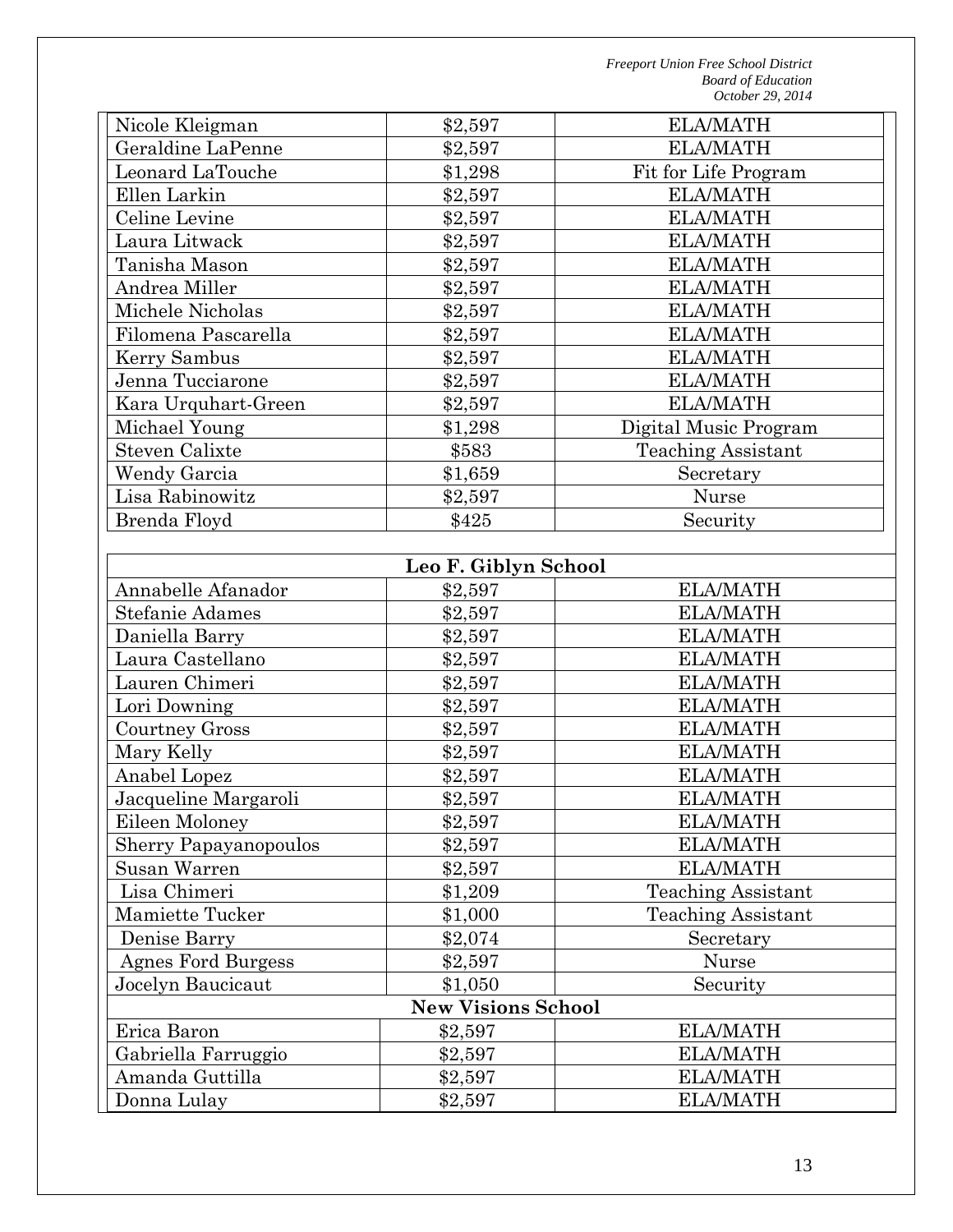| Diana Octave                 | \$2,597                                  | Girls on the Run/Track    |  |  |
|------------------------------|------------------------------------------|---------------------------|--|--|
| Carolina Ortiz               | \$2,597                                  | Girls on the Run/Track    |  |  |
| Elizabeth Testa              | \$2,597                                  | <b>ELA/MATH</b>           |  |  |
| Tina Thompson                | \$2,597                                  | <b>ELA/MATH</b>           |  |  |
| Laurie Trujillo              | \$2,597                                  | <b>ELA/MATH</b>           |  |  |
| Janet Goehringer             | \$887                                    | <b>Teaching Assistant</b> |  |  |
| Murielle Bernadotte          | \$2,304                                  | Secretary                 |  |  |
| Antonio Pincus               | \$2,597                                  | Nurse                     |  |  |
|                              | Caroline G. Atkinson Intermediate School |                           |  |  |
| Eleanor Barry                | \$1,947                                  | Art                       |  |  |
| Allison Caldwell             | \$3,895                                  | Math                      |  |  |
| Arlene Easter                | \$3,895                                  | Math                      |  |  |
| Mariella Etchegaray Ryan     | \$1,298                                  | Liberty                   |  |  |
| Jennifer Ferrarelli          | \$3,895                                  | Just Words-ELA            |  |  |
| <b>Bryan Fiore</b>           | \$3,895                                  | Spec Ed                   |  |  |
| Lance Griffin                | \$3,895                                  | Special Ed                |  |  |
| <b>Emily Hertzberg</b>       | \$1,298                                  | Liberty                   |  |  |
| Wendy Jackson                | \$1,947                                  | ELA/Computers             |  |  |
| Mary Anne Keane              | \$1,947                                  | Spec Ed                   |  |  |
| Eric Ligon                   | \$5,842                                  | ELA/Physical Education    |  |  |
| Diane Notti                  | \$3,895                                  | Special Ed                |  |  |
| <b>Russell Notti</b>         | \$5,842                                  | Computer/ELA              |  |  |
| Mauricio Riveros-Villanueava | \$3,895                                  | <b>ESL/Liberty</b>        |  |  |
| John Rothhaupt               | \$7,790                                  | Facilitator               |  |  |
| Nina Sasso                   | \$4,544                                  | STEP/Drill                |  |  |
| Barbara Shelley              | \$3,895                                  | Physical Education/Girls  |  |  |
| Kerry Sparacia               | \$4,544                                  | Drama                     |  |  |
| Raquel Steffa                | \$1,298                                  | ELA/Math/Liberty          |  |  |
| William Wall                 | \$1,948                                  | <b>ELA</b>                |  |  |
| Karen Wecksler               | \$3,895                                  | Drama                     |  |  |
| Matthew Yatsyla              | \$3,895                                  | Science/Robotics          |  |  |
| Andrea Brown                 | \$2,726                                  | <b>Teaching Assistant</b> |  |  |
| Rosemary Farrell             | \$4,634                                  | <b>Teaching Assistant</b> |  |  |
| Alcita Zellner               | \$3,000                                  | <b>Teaching Assistant</b> |  |  |
| Lorraine Quintanilla         | \$2,597                                  | Nurse                     |  |  |
| Antoinette Vurro             | \$5,583                                  | Secretary                 |  |  |
| Philip Lowe                  | \$3,000                                  | Security                  |  |  |
| John W. Dodd Middle School   |                                          |                           |  |  |
| Jaclyn Benjamin-Winter       | \$7,790                                  | Facilitator               |  |  |
| Andrew Abberton              | \$2,597                                  | Rugby Clinic              |  |  |
| Lauren Artuso                | \$2,597                                  | Computer Literacy         |  |  |
| <b>Bill Behrens</b>          | \$2,597                                  | Science                   |  |  |
| Nancy Berg                   | \$5,193                                  | Girls Rule!               |  |  |
|                              |                                          |                           |  |  |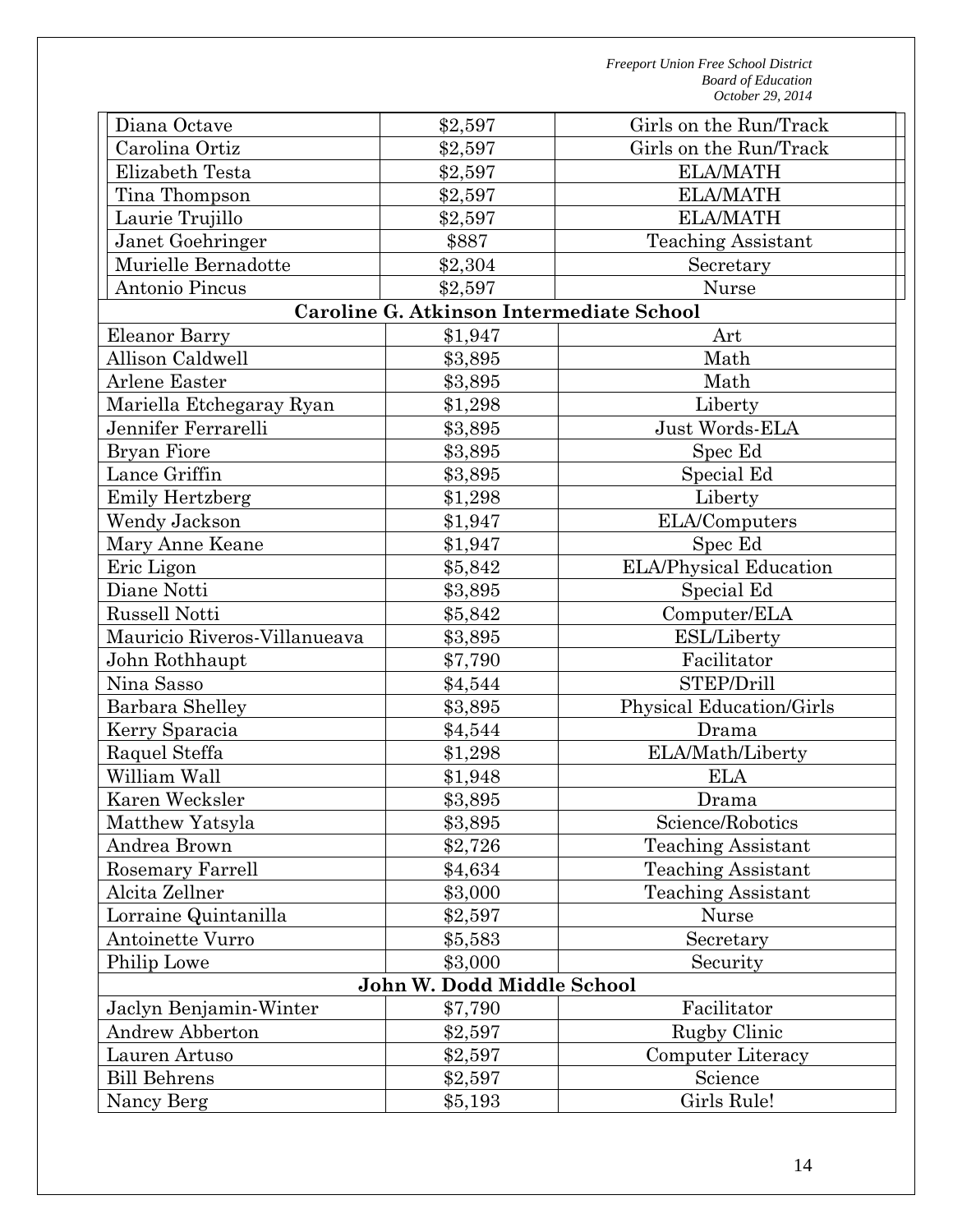| Maureen Bonnano                   | \$7,790                                 | Math/Stock Market                                  |
|-----------------------------------|-----------------------------------------|----------------------------------------------------|
| Nancy Brotkin                     | \$5,193                                 | Girls Rule!                                        |
| Vashti Burke                      | \$7,790                                 | Drama Club                                         |
| Pete Capaccio                     | \$7,790                                 | Honors Enrichment                                  |
| Natil Doshi                       | \$2,597                                 | Health & Fitness                                   |
| Tom Doyle                         | \$5,193                                 | Science Research                                   |
| MaryClaire Dumas-Landisi          | \$5,193                                 | Performance Poetry                                 |
| Robert Fallot                     | \$5,193                                 | Science Research                                   |
| Michael Filaski                   | \$2,597                                 | Movie Analysis                                     |
| Ron Grinnell                      | \$7,790                                 | Math                                               |
| Pamela Lawrence                   | \$5,193                                 | Lights, Camera, Action                             |
| Natacha Lee                       | \$2,597                                 | Health & Fitness                                   |
| Gabrielle Mangot                  | \$5,193                                 | <b>History Alive</b>                               |
| Desiree Palmer                    | \$2,597                                 | Movie Analysis                                     |
| Marisa Paschette                  | \$5,193                                 | Journalism                                         |
| Mario Salcedo                     | \$2,597                                 | Tai Kwon Do                                        |
| Katelyn Salisbury                 | \$2,597                                 | Social Studies                                     |
| Diane Saunders                    | \$2,597                                 | <b>Student Scholars</b>                            |
| Elaine Schreibman                 | \$7,790                                 | Photography & Writing                              |
| <b>Shelley Scully</b>             | \$2,597                                 | Debate                                             |
| Vanessa Vidalon                   | \$5,193                                 | Science Olympiad                                   |
| Jim Wandzilak                     | \$2,597                                 | Technology Exploration                             |
| Rick Wolfsdorf                    | \$7,790                                 | Issues, Ethics, Positive Actions                   |
| Desiree Zamot                     | \$7,790                                 | <b>ESL</b>                                         |
| Vida Brizill                      | \$725                                   | <b>Teaching Assistant</b>                          |
| Lisa Brown                        | \$773                                   | <b>Teaching Assistant</b>                          |
| Sue Rodgers                       | \$6,966                                 |                                                    |
|                                   |                                         | Secretary                                          |
| Peggy Sameroff<br>Miriam Warren   | \$2,597<br>\$2,597                      | Nurse (split)                                      |
|                                   |                                         | Nurse (split)                                      |
| Rick Jefferson                    | \$1,000                                 | Security (split)<br>Security (split)               |
| Joyce Beckford<br>Cornelia Harris | \$1,000                                 |                                                    |
|                                   | \$1,000                                 | Security (split)                                   |
| Dickens, Angela                   | <b>Freeport High School</b><br>\$11,217 | Facilitator/Math                                   |
| Algeria, Michelle                 |                                         | The Formula                                        |
| Beathea, Lolita                   | \$2,804                                 |                                                    |
|                                   | \$2,804                                 | <b>Fitness Program</b><br>Social Studies           |
| Benedetto, Michael                | \$2,804                                 |                                                    |
| Brennis, Alicia                   | \$2,804                                 | Parenting Program/Social<br>Spanish & Student Govt |
| Bussey, Zoraya                    | \$5,608                                 |                                                    |
| Caldwell, Melanie                 | \$2,804                                 | Special Ed                                         |
| Certain, Cynthia                  | \$8,413                                 | ELL/Zumba                                          |
| Chambers, Yasmin                  | \$2,804                                 | Social Emotional/Bridge to Future                  |
| Cole-Onaifo, Karen                | \$2,804                                 | Living Environment                                 |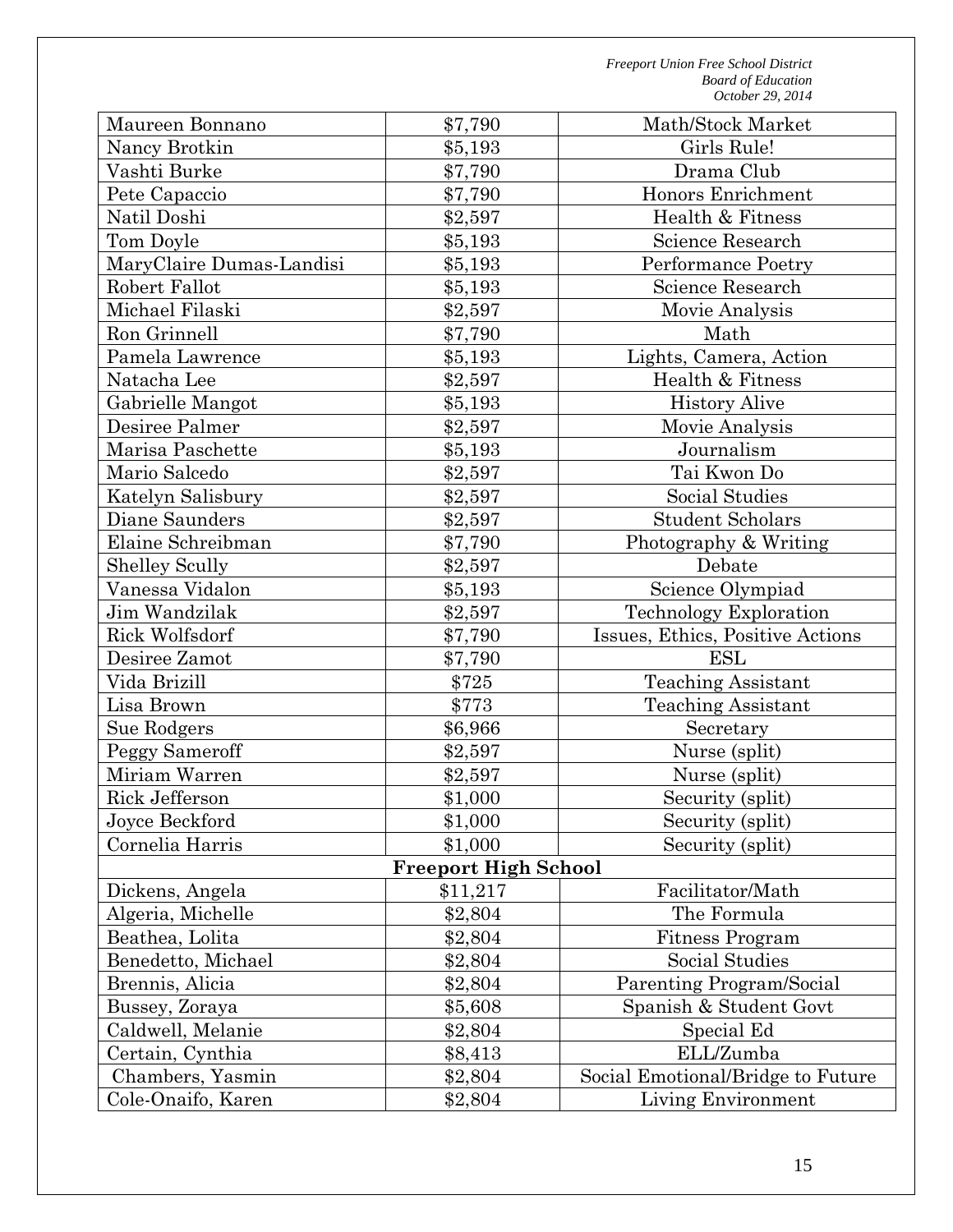| Comer, Nancy         | \$2,804 | Spec Ed/Living Environment         |  |
|----------------------|---------|------------------------------------|--|
| Connell, Dennis      | \$2,804 | Special Ed Math                    |  |
| Craig, Pauline       | \$5,608 | ELL English                        |  |
| Daiello, Elizabeth   | \$2,804 | Yoga                               |  |
| Desatnick, Patricia  | \$1,402 | <b>Travel Program</b>              |  |
| Freeman, Kim         | \$2,804 | Guidance/College                   |  |
| Funch, Betsy         | \$2,804 | <b>Business Math Stock Market</b>  |  |
| Genezone, Richard    | \$2,804 | Global History                     |  |
| Greene, Lori         | \$2,804 | Graphics Design Club               |  |
| Gilliam, Carol       | \$2,804 | Library/LADY Program               |  |
| Guerrier, Yves       | \$5,608 | <b>ELL Math</b>                    |  |
| Harrison, Kevin      | \$9,815 | Robotics Club/Visual Tech          |  |
|                      |         | Club/Math                          |  |
| Inzirelli, Louis     | \$5,608 | Graphics Design Club               |  |
| Khan, Nasir          | \$5,608 | Trig/AP                            |  |
| LaBarr, Kevin        | \$2,804 | Graphics Design Club               |  |
| Langan, Patricia     | \$2,804 | Ell & Spec Ed Readers Book Club    |  |
| Linder, Wendy        | \$2,804 | AP Psych & International           |  |
|                      |         | Ambassador                         |  |
| Loper, Kerry         | \$2,804 | ELL & Spec Ed Readers Book Club    |  |
| Lordi, Robert        | \$2,804 | Special Ed/ Global Studies         |  |
| Lucchi, Maria        | \$2,804 | Mathematics Instruction            |  |
| Luna, Rose           | \$5,608 | Library Services/Book Club         |  |
| Maia, Maribel        | \$2,804 | <b>ELL Express Yourself</b>        |  |
| Mardi Gras, Gigi     | \$2,804 | Sped Ed Science                    |  |
| Matos, Jackie        | \$2,804 | Math ELL                           |  |
| Melgar, Marie        | \$2,804 | <b>ELL Express Yourself</b>        |  |
| Molese, Sarah        | \$8,413 | Nurse/Parenting                    |  |
| Porter, Lisa         | \$5,608 | English & College Prep             |  |
| Richardson, Claretha | \$8,413 | Spanish International Ambassadors  |  |
| Rode, Cathy          | \$2,804 | Art Expressions Club               |  |
| Rosen, Melissa       | \$2,804 | Mathematics Instruction            |  |
| Ryan, Sherry         | \$2,804 | Yoga/Guidance Counselor            |  |
| Schrader, Sally      | \$2,804 | Mathematics Instruction            |  |
| Schultis, Eileen     | \$5,608 | AP Virtual & High School Hero Club |  |
| Silverman, Madeline  | \$2,804 | Spec Ed Peer Buddy Club & Graphic  |  |
|                      |         | Design Club                        |  |
| Wanda Braxton        | \$5,411 | Secretary                          |  |
| Carolina, Reginald   | \$1,175 | <b>Teaching Assistant</b>          |  |
| Attalia, Dalal       | \$758   | <b>Teaching Assistant</b>          |  |
| Anna Decker,         | \$1,265 | <b>Teaching Assistant</b>          |  |
| Ramos, Julissa       | \$2,815 | <b>Teaching Assistant</b>          |  |
| Bradshaw, John       | \$810   | <b>Teaching Assistant</b>          |  |
|                      |         |                                    |  |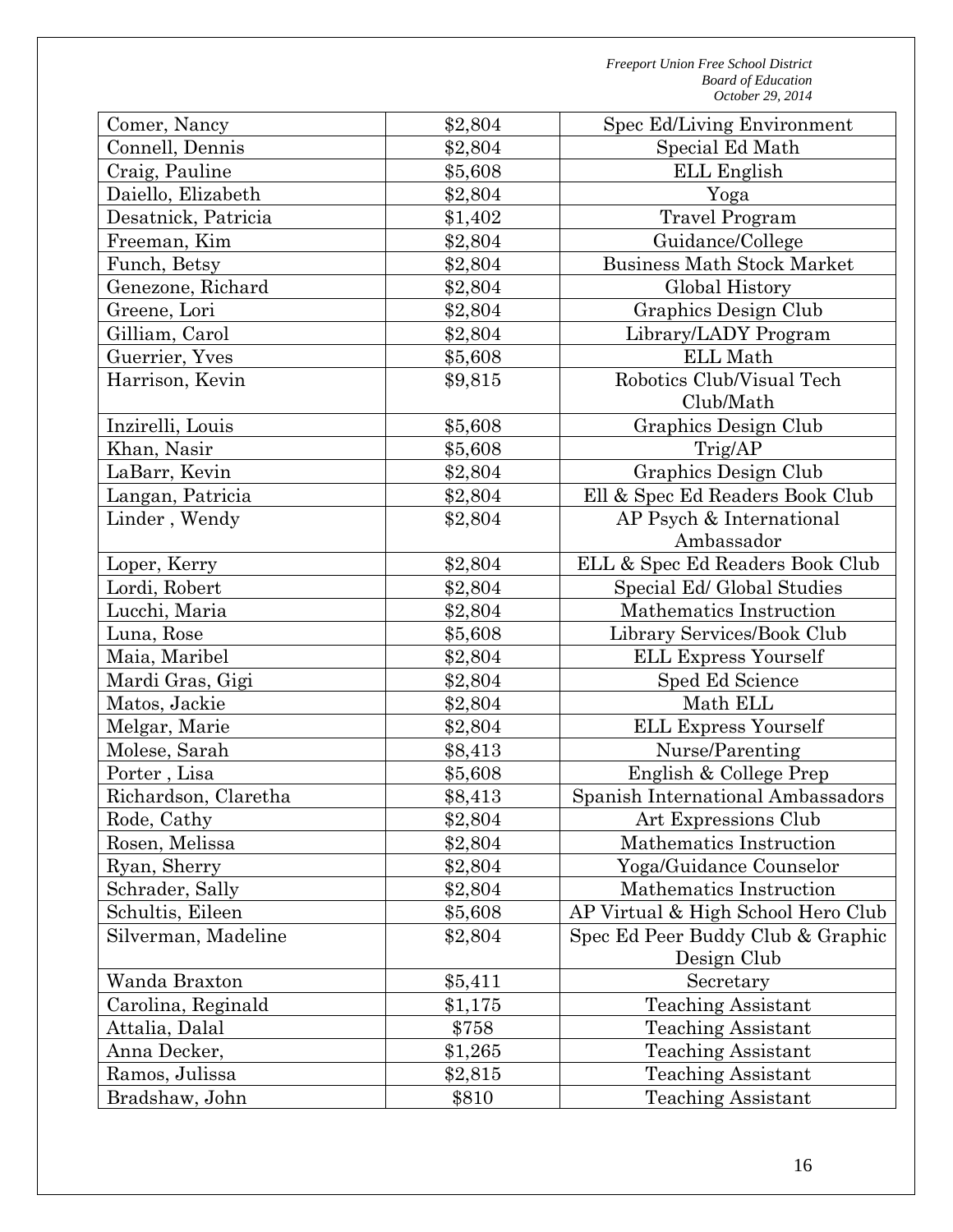| <b>Freeport Union Free School District</b> |
|--------------------------------------------|
| <b>Board of Education</b>                  |
| October 29, 2014                           |

| $\sim$ $\sim$<br>$\Gamma$ $\sim$ $\sim$ $\sim$<br>. Jennifer<br>$\sim$ ntont<br>$- - - -$<br>--<br>sistant<br>nuovai.<br>- -<br>$\sim$ $\sim$ |  |
|-----------------------------------------------------------------------------------------------------------------------------------------------|--|
|-----------------------------------------------------------------------------------------------------------------------------------------------|--|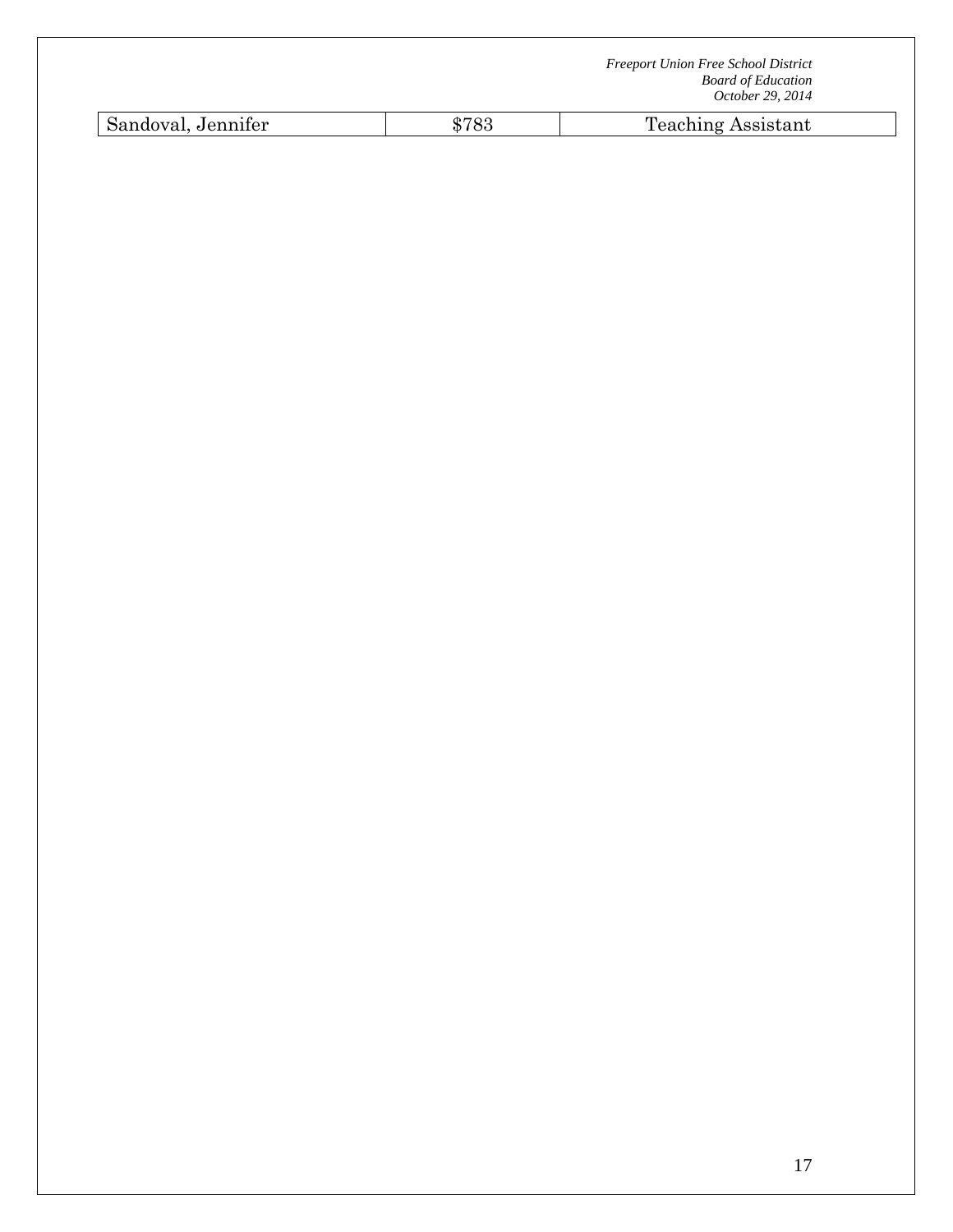## **Appointment of Additional Winter Coaching Staff 2014-2015**

**BE IT RESOLVED** that the Board of Education of the Freeport Union Free School District, upon the recommendation of the Superintendent, hereby appoints the individuals listed below, in accordance with the rules of the Board of Regents. These individuals shall possess appropriate certification allowing them to serve as teachers or other staff in the public schools of New York.

## **Additional Winter Coaching Staff**

| Coaches Name      | Position                             | Salary            |
|-------------------|--------------------------------------|-------------------|
| Bivona, Christina | 7 <sup>th</sup> grade Girls Modified | \$3,357           |
|                   | Coach                                |                   |
| Beasley, Shainna  | Supervisor                           | $50.42$ per/event |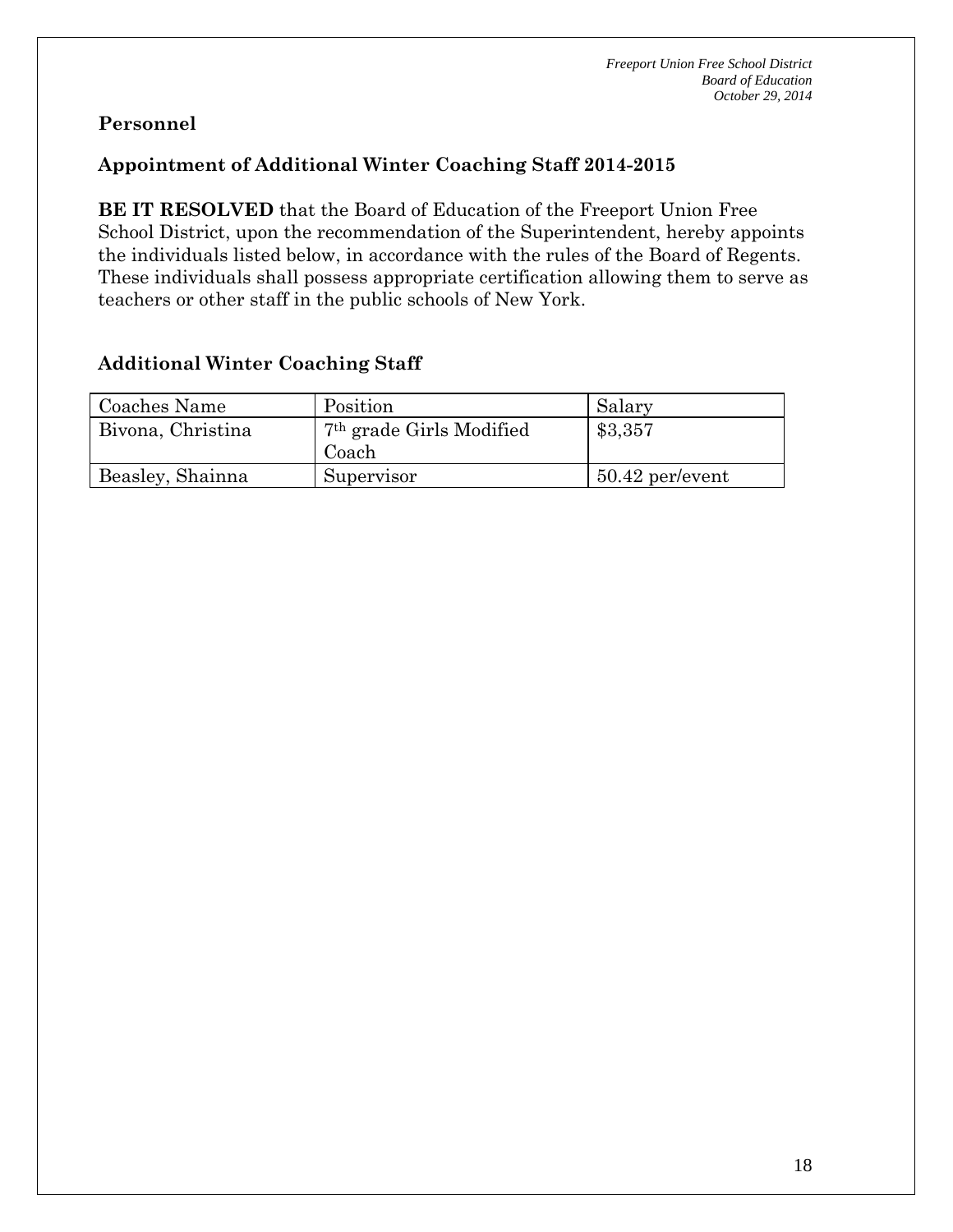# **Appointment of Intramural Coaching Staff 2014-2015**

**BE IT RESOLVED** that the Board of Education of the Freeport Union Free School District, upon the recommendation of the Superintendent, hereby appoints the individuals listed below, in accordance with the rules of the Board of Regents. These individuals shall possess appropriate certification allowing them to serve as teachers or other staff in the public schools of New York

| Name               | Position    | School         | Stipend | <b>Funding Source</b> |
|--------------------|-------------|----------------|---------|-----------------------|
| Gilreath, Charles  | Intramurals | Bayview        | \$2500  | Carol White PEP       |
|                    | Instructor  |                |         | Grant                 |
| Thom, Timothy      | Intramural  | Giblyn         | \$2500  | Carol White PEP       |
|                    | Instructor  |                |         | Grant                 |
| Banegas, German    | Intramural  | <b>New</b>     | \$1250  | Carol White PEP       |
|                    | Instructor  | Visions        |         | Grant                 |
| LaTouche, Leonardo | Intramural  | <b>New</b>     | \$1250  | Carol White PEP       |
|                    | Instructor  | <b>Visions</b> |         | Grant                 |
| DeBonis, Robert    | Intramural  | Atkinson       | \$2500  | Carol White PEP       |
|                    | Instructor  |                |         | Grant                 |
| Pohmer, Patricia   | Intramural  | Archer         | \$1250  | Carol White PEP       |
|                    | Instructor  |                |         | Grant                 |

#### **Intramural Coaching Staff 2014-2015`**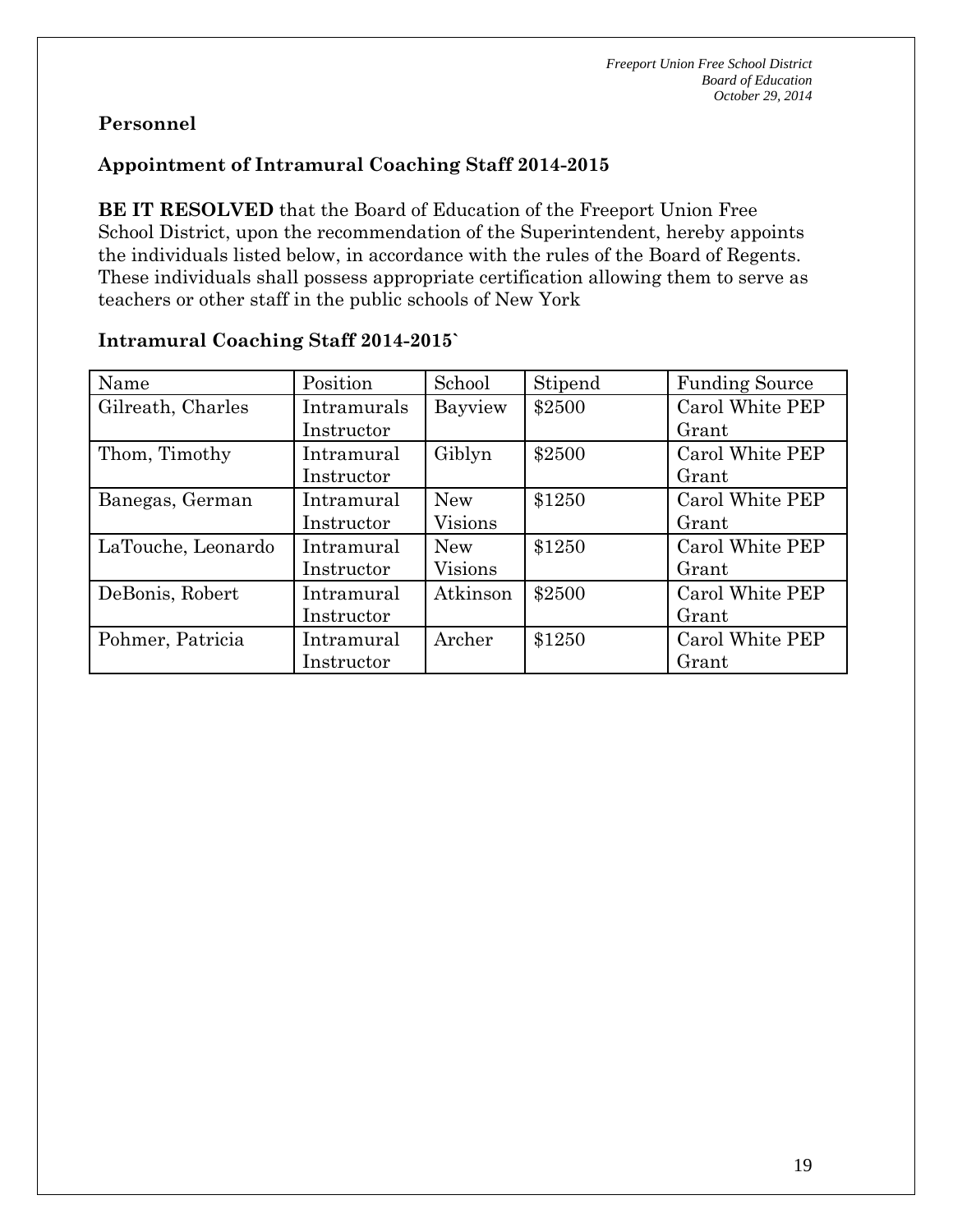# **Education**

#### **CSE/CPSE Minutes**

**BE IT RESOLVED,** that the Board of Education of the Freeport Union Free School District hereby accepts the minutes of the meetings of the Committees on Special Education and Preschool Special Education for the following dates:

September 16, 17, 18, 30 /2014

October 1, 2, 3, 7, 8, 9, 14, 15, 16, /2014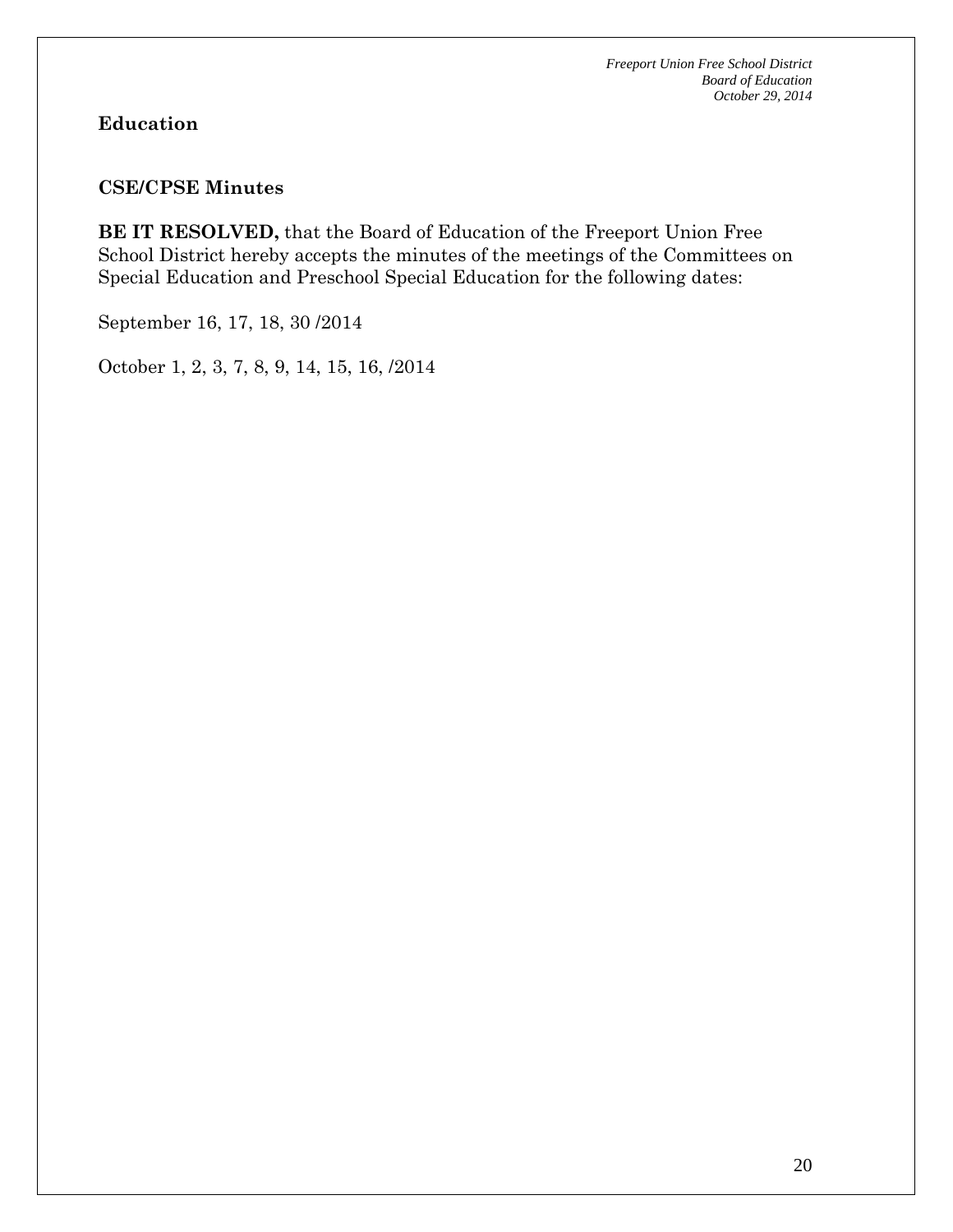#### **Retirement of Staff**

**BE IT RESOLVED,** that the Board of Education of the Freeport Union Free School District hereby accepts the letter of resignation for the purpose of retirement from the following staff member as listed:

**Rachel Kleinfeld**, part-time Teaching Assistant, effective October 22, 2014 after serving the children of Freeport for more than 9 years.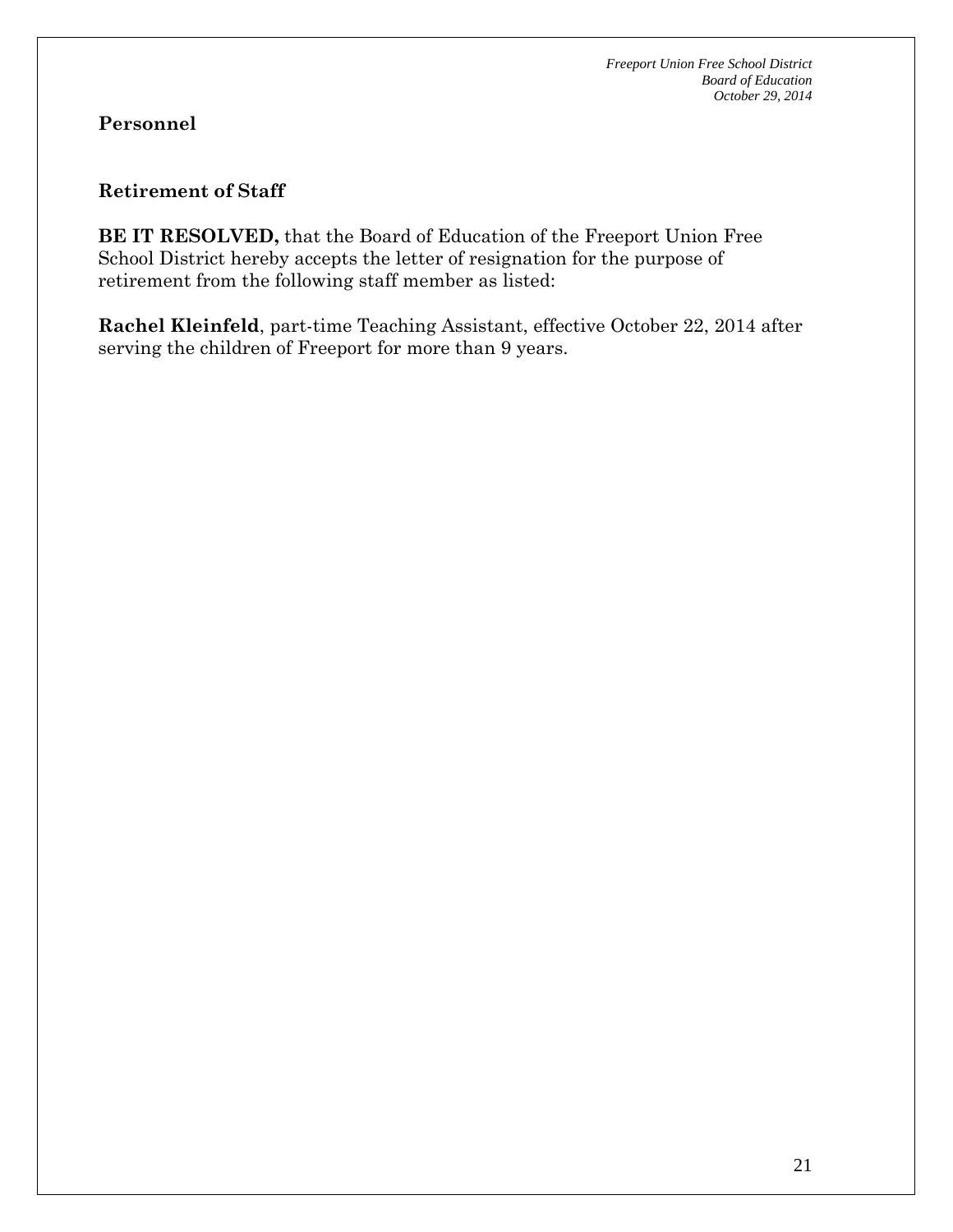# **Education**

## **Approval of Consultants**

**BE IT RESOLVED,** that the Board of Education of the Freeport Union Free School District hereby approves the agreements between the following consultants and the Freeport Union Free School District, as per the following for; and

**BE IT FURTHER RESOLVED**, that the Board of Education authorizes the Superintendent (or his designee) to execute said agreements on its behalf.

| Consultant                                                                  | <b>Schools</b>                      | <b>Services Provided</b>                                                                                                                                                                                          | <b>Total</b><br>Cost | Funding<br><b>Source</b>                                     |
|-----------------------------------------------------------------------------|-------------------------------------|-------------------------------------------------------------------------------------------------------------------------------------------------------------------------------------------------------------------|----------------------|--------------------------------------------------------------|
| Deborah<br><b>Brave</b>                                                     | <b>FHS</b>                          | Life Skills Travel Program for<br>students to learn how to ride<br>on public transit, navigate<br>signs, prepare for permit test,<br>and travel independently.                                                    | 5.297                | 21 <sup>st</sup> Century<br>Community<br>Learning<br>Centers |
| Journeys<br>into<br>American<br>Indian<br>Territory,<br>Kathy<br>Dragonetti | Giblyn-<br>4 <sup>th</sup><br>Grade | One day hands-on study of<br>Native American life<br>including making a craft,<br>learning a dance or song,<br>playing a game, walking<br>through a longhouse, and<br>seeing and touching objects in<br>a museum. | 1,375                | 21 <sup>st</sup> Century<br>Community<br>Learning<br>Centers |
| Camp<br>HorsAbility                                                         | <b>FHS</b>                          | To provide a six week/twelve<br>session outdoor horse riding<br>program for our CEI class.<br>The curriculum is designed to<br>increase the social, emotional<br>and physical well-being of our<br>students.      | 7,200                | Carol White<br>PEP grant                                     |
| Focused<br>Fitness                                                          | District-<br>wide K-<br>12          | Provide full day professional<br>development for<br>approximately twenty<br>physical education staff.                                                                                                             | 1,800                | Carol White<br>PEP grant                                     |
| College<br>Board                                                            | Dodd,<br><b>FHS</b>                 | One day PD workshop<br>designed to help teachers<br>facilitate inquiry-based<br>practices through close<br>reading in classrooms.                                                                                 | 5,000                | Title II                                                     |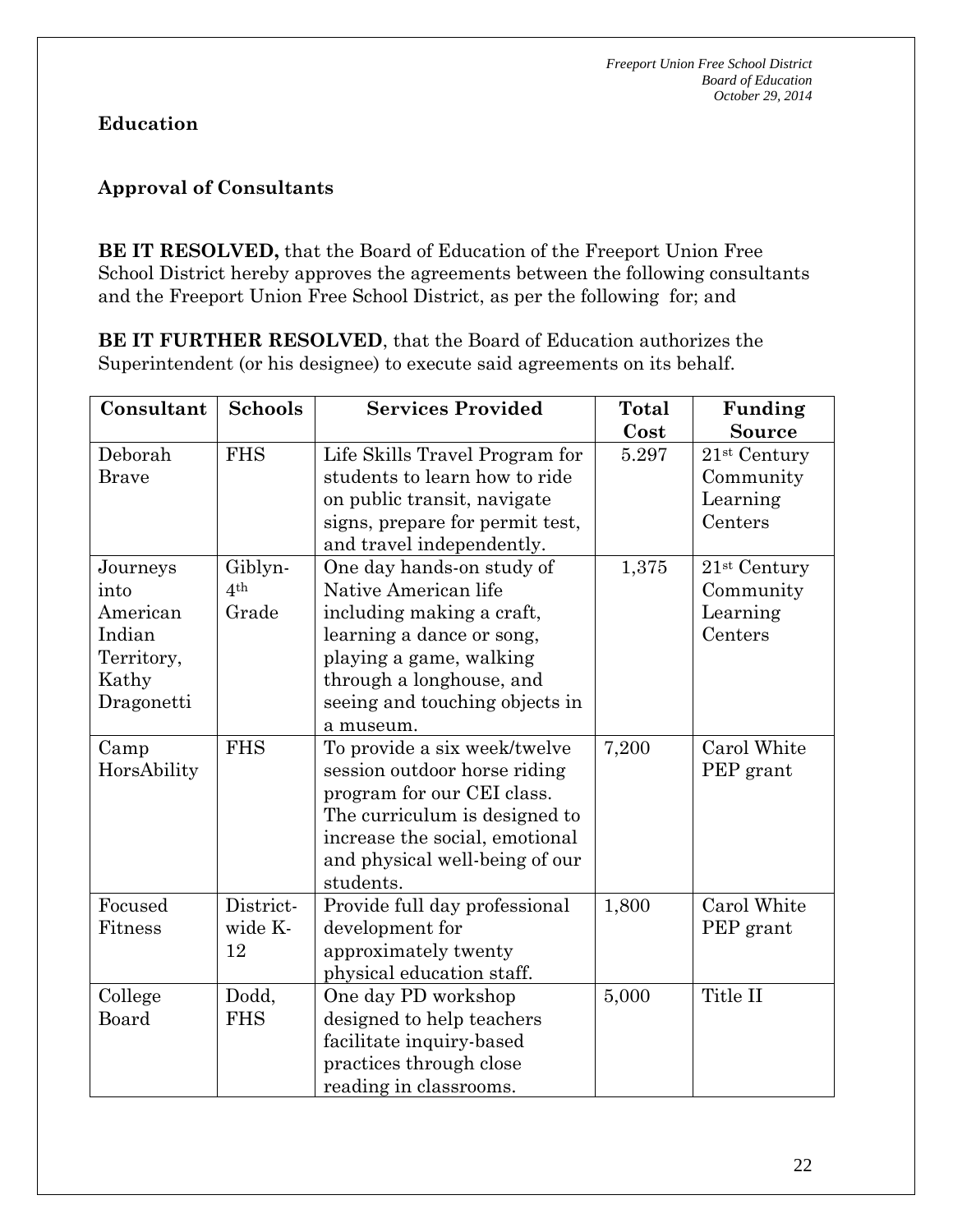**Finance**

## **Approval of BOCES/Xerox Agreement**

**BE IT RESOLVED,** that the Board of Education of the Freeport Union Free School District hereby approves a contract between Freeport Union School District and the Board of Cooperative Education Services (BOCES)/Xerox to replace obsolete photocopy equipment.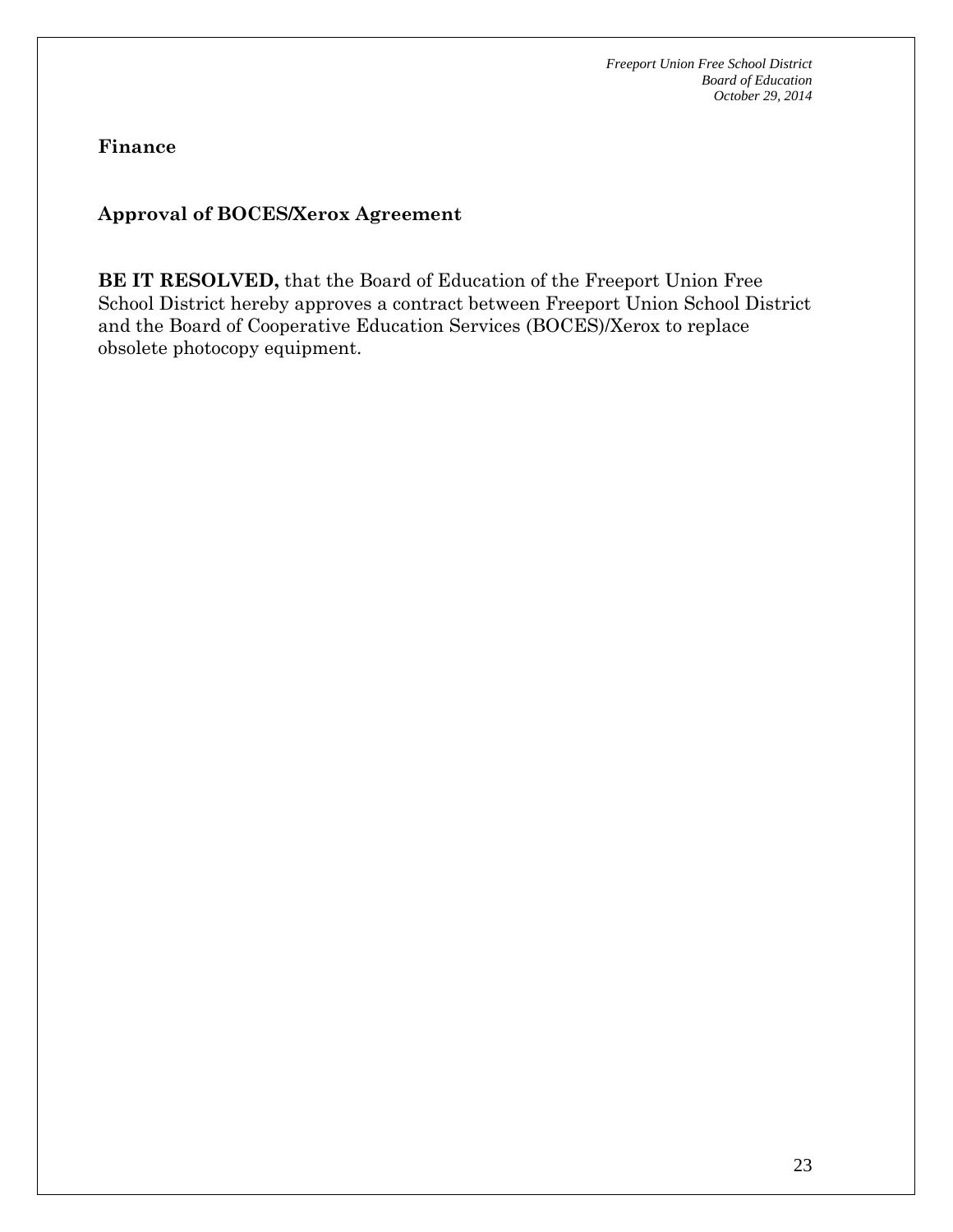**Finance**

## **Approval of Budget Transfers-General Fund-October, 2014**

**BE IT RESOLVED**, that the Board of Education of the Freeport Union Free School District here by approves the attached Budget Transfer within the General Fund for October, 2014.